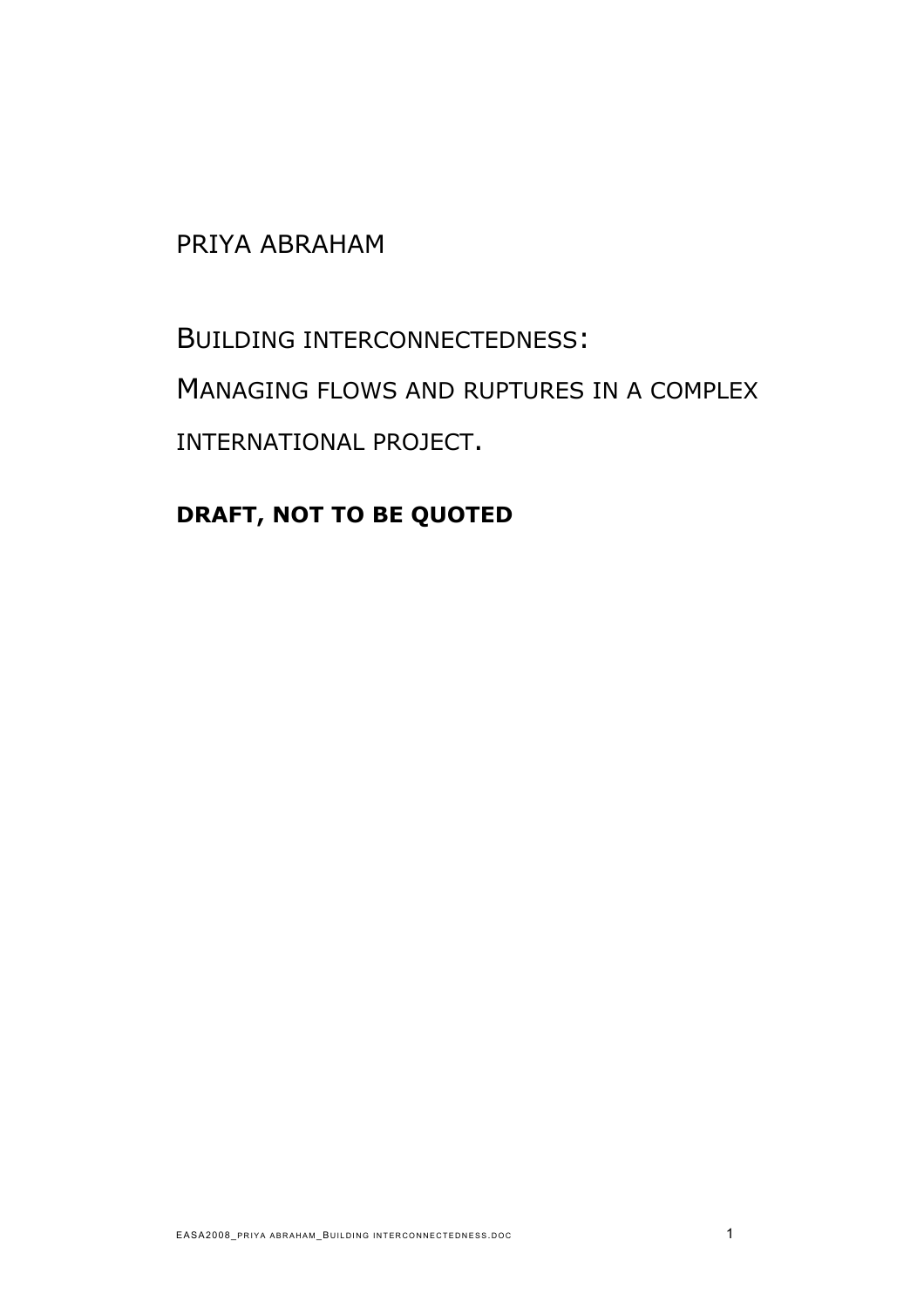### KALEIDOSCOPE OF TEMPORALITY AND SPACIALITY EXECUTIVE SUMMARY

This chapter investigates the interconnectedness of time and space in a deterritorialised action net project. The analysis is on a macro level, focusing on multiple spacialities and temporalities and includes references to religion and gender. The research moves beyond the micro-level analysis of monochronic and polychronic notions promoted in the business literature. In concrete terms, I investigate participants' interactions in relation to time and space and what causes flow, i.e. the dynamic spaces of overlap and interaction, and what causes rupture. I will also investigate how flow and rupture generate new cultural approaches.

Reflexivity as a researcher is key to raising awareness for these processes. Thus, the sequence of topics in this chapter follows the analytical outcome of the research; hence is beyond the chronological order outlined in the project's masterplan.

First, there is an analysis of the endeavours necessary to achieve embodied presence. Participants are dispersed over continents, and because of this, create flows and ruptures that vary from flows and ruptures generally observed in same-location participants. Secondly, the concept of embraced presence is under scrutiny. Particular attention is paid to the interplay of kairotic and chronological timing. Thirdly, response presence as experienced during the design phase is critical in exploring the question of what creative space was needed to create space. Finally, the financial power scopes inextricably linked to the project, dipsersed over time and space is investigated.

Cultural anthropology contributes concepts developed by Bate and Czarniawska serving as a base of understanding the action net and its members. In addition, I mirror Hannerz' call for multi-site fieldwork and build on his understanding of flow and interconnectedness as well as on Appadurai's notion of rupture and deterritorialisation. All these inform the exploration of what creates newness in this action net over time and space.

The findings are based on data from participatory observation, interviews and storytelling. Incidents are illustrated in thick description to help the reader into the action net members' world. This approach also helps illustrate the current and future challenges, which need to be tackled by the discipline of anthropology and their representatives.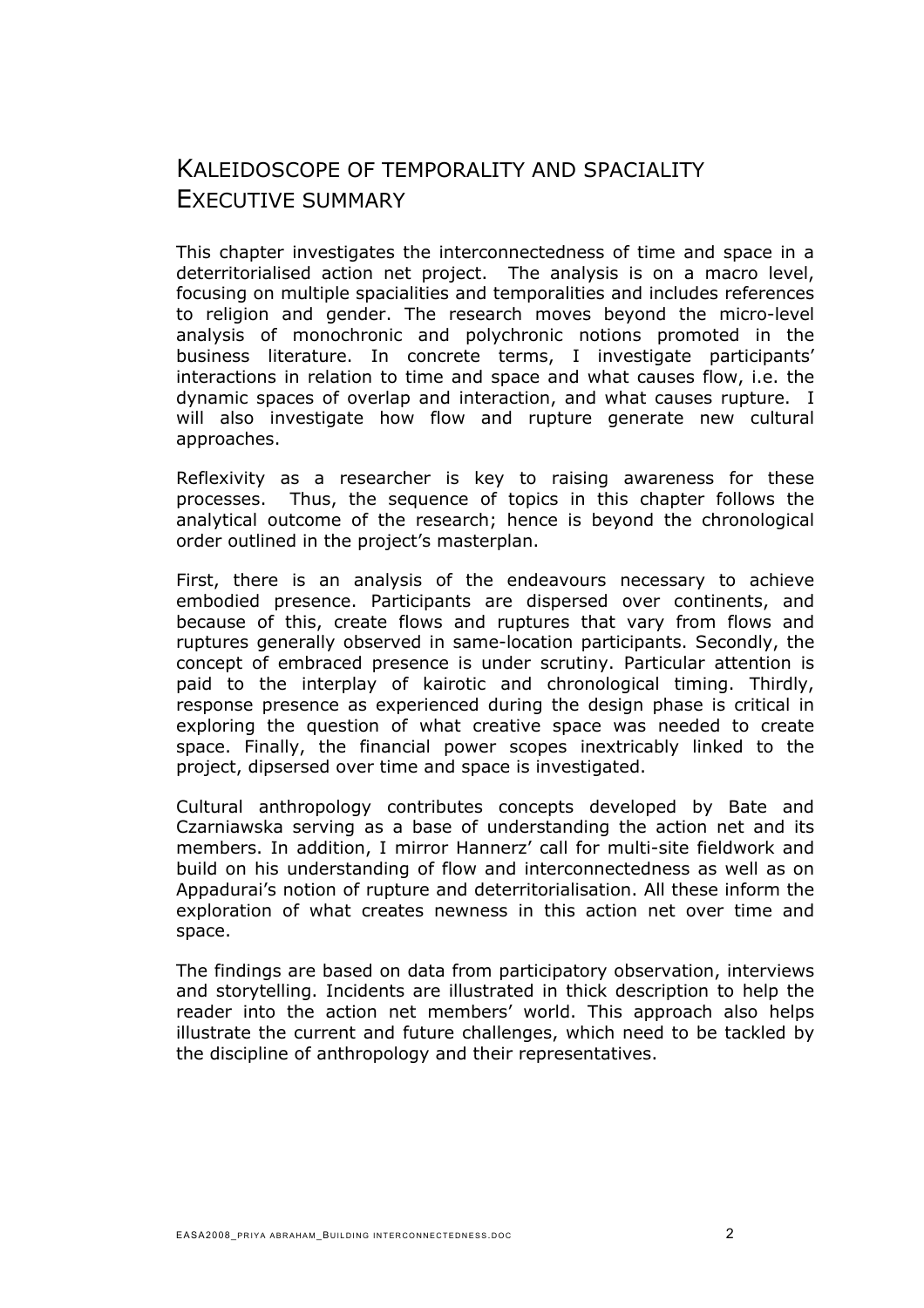## 1. INTRODUCTION

One of the main actants in the project<sup>[1](#page-2-0)</sup> is an English business school located in surroundings where the phrase "Englishness at its best" is a gentle understatement. In this environment, time seems to have come to a halt; trees are lush and swaying gently in the wind, deer graze on the golf course situated across from the old castle, accommodating the organisation; and feeding rabbits welcome visitors when they enter the meticulously manicured garden displaying orderly blossoming flowers seeking scarce island sunshine.

The castle's pit stone appearance provides the visitor with a breath-taking first impression, standing there rock-solid across from a perfectly "dompteured" green lawn. Upon entry the visitor is welcomed by a majestic staircase spanning three sides of the entrance hall, impressive paintings in subdued tones, and wooden doors whose handles poke into the eye of the company attempting to open it.

Offices spread over several primarily stone-brick buildings on campus-like grounds are partly crammed, partly generous. Carpets feature small busy patterns mired in numerous shades of red and brown; it is not a design that one could by any stretch of imagination label modernist, reductionist. It is in one of these offices where the following dialogue takes place as one of many in the course of the project.

*"Tomorrow 1000 am conference call." "What time zone". "UK." "Ok, who will be participating?" "Fatima, Mustafa, and the two* 

<span id="page-2-0"></span> $1$  I am a cultural anthropologist turned business consultant and have worked on this global/international complex project between dispersed places in Europe and Egypt in the role of team leader over the period of more than 12 months in the telecoms sector. It is a management development and change project comprising roughly 2000 individuals, aiming to implement performance driver skills throughout the organisation by the means of workshops and large group events.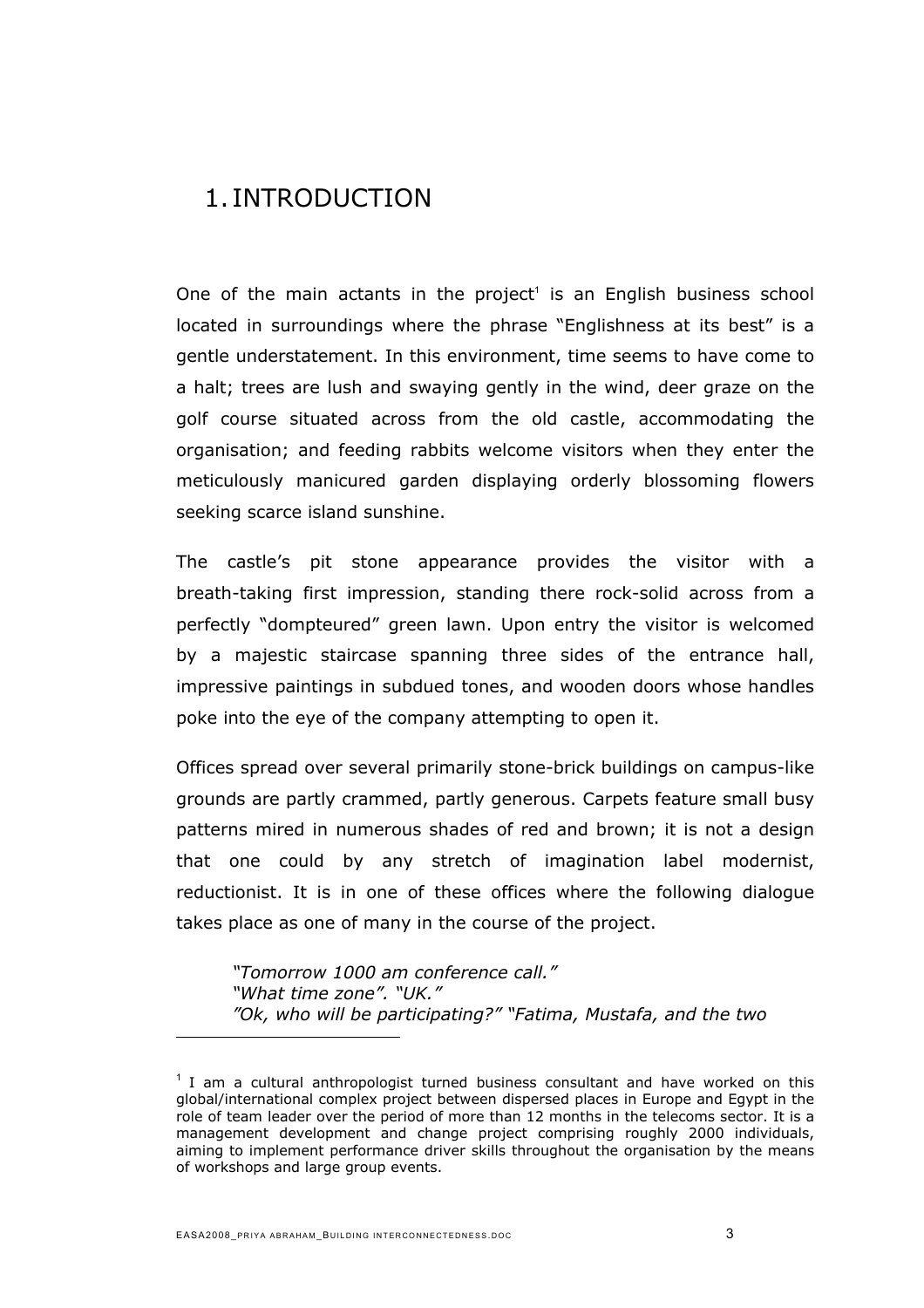#### *of us." "Ok. I will come to your office and we use one speakerphone. Would you have a line set up for us?"*

Replete with English country-side idyll this locality creates global economy on a daily basis by actively producing, implementing, servicing and reproducing projects for multinationals corporations.

This analysis of "Building Interconnectedness" is beyond regulatory existing frameworks, that is the insertion of a large and complex global project into the nation-state concept of two countries, namely Egypt, and Great Britain. The call for the project itself originated by both, namely externally by the UK headquarters of the client organisation and domestically by the Egyptian business itself. Finally, it has been delivered by an English business school sitting in the lush English country-side featuring a diverse network of consultants and specialists spread over geographic regions. By this, the spatial unbundling of national space<sup>[2](#page-3-0)</sup> takes its natural course.

This chapter will bring to light the kaleidoscope of multiple spacialities and temporalities of the national and the global inherent to the analysed project, and thus the creative ways from interlinking cultural flows primarily crafted by the action net in the course of producing, implementing, servicing and reproducing this venture. Specifically, it will investigate participants' interactions in reference to time and space and what causes flow, i. e. the dynamic spaces of overlap and interaction and/or rupture and in what way both, namely flow and rupture generate new cultural approaches.

In this context, I understand flow as to referring to things not fixed in their places, to mobility and expansion of many kinds, to globalisation along many kinds<sup>[3](#page-3-1)</sup>. Thinking transdisciplinary this includes flow of capital, labour, commodities, information and knowledge, illustrating that this

<span id="page-3-0"></span><sup>2</sup> Sassen 2001:264

<span id="page-3-1"></span><sup>3</sup> Hannerz 1997:9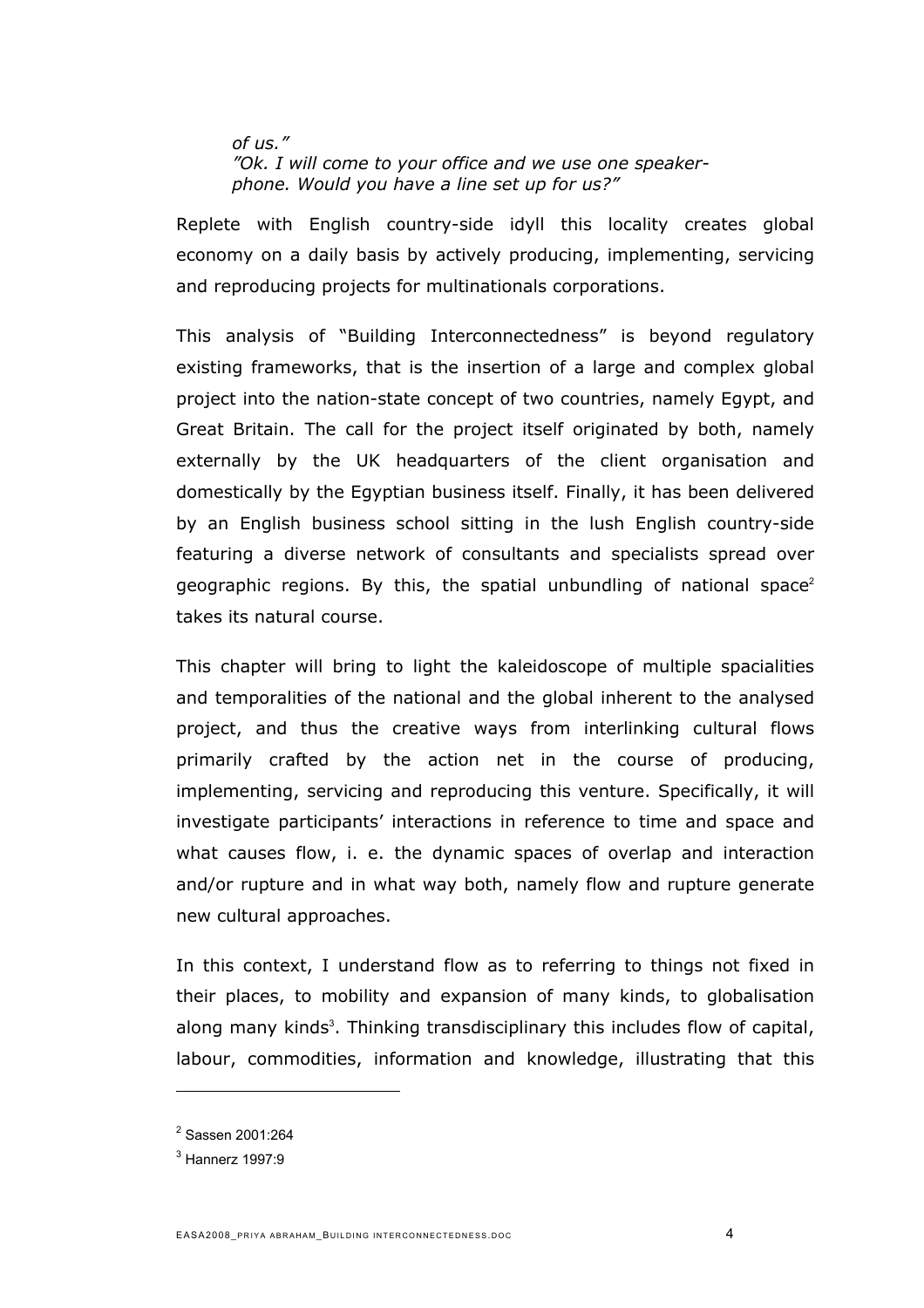term is not created and owned by anthropologists, but utilised by many disciplines such as economists, demographers, researchers and other information brokers. Nevertheless, this work focuses on the social qualities of globalisation, for which overarching concepts such as flows, interconnectedness, and ruptures are indispensable contributions.

Flows can result in interconnectedness<sup>[4](#page-4-0)</sup>, however are also responsible for producing ruptures, which I, following Appadurai understand as points of "disjunctures" and inner contradictions<sup>[5](#page-4-1)</sup>, within the flows of globalisation: they thus are perceived not as one homogeneous network, but as zones of tension, of connections and disconnections.

My understanding of rupture from this exploration is that rupture can be linked to a single dramatic and unprecedented moment, which calls for a continual and repeated break from formerly experienced meaningful forms, and by that can potentially create a new form of flow.

Appadurai theory of rupture takes into account media and migration as its two major, and interconnected, diacritics. It is not teleological in his understanding but offering new resources and new disciplines for the construction of imagined selves and imagined worlds $6$ .

Reflecting on the dynamics of flow, ruptures, and interconnectedness is key to this macro ethnography, thus I will draw on Weick's<sup>[7](#page-4-3)</sup> term of "organising" as it refocuses the reader's attention away from the "organisations" trap. "Organising" never ceases, whereas "organisations" captures processes that have come to an end.

<span id="page-4-0"></span><sup>4</sup> Hannerz 1997:8

<span id="page-4-1"></span><sup>5</sup> Appadurai 2005:32

<span id="page-4-2"></span><sup>&</sup>lt;sup>6</sup> Appadurai 2005:3

<span id="page-4-3"></span> $<sup>7</sup>$  In Bate 1994:18</sup>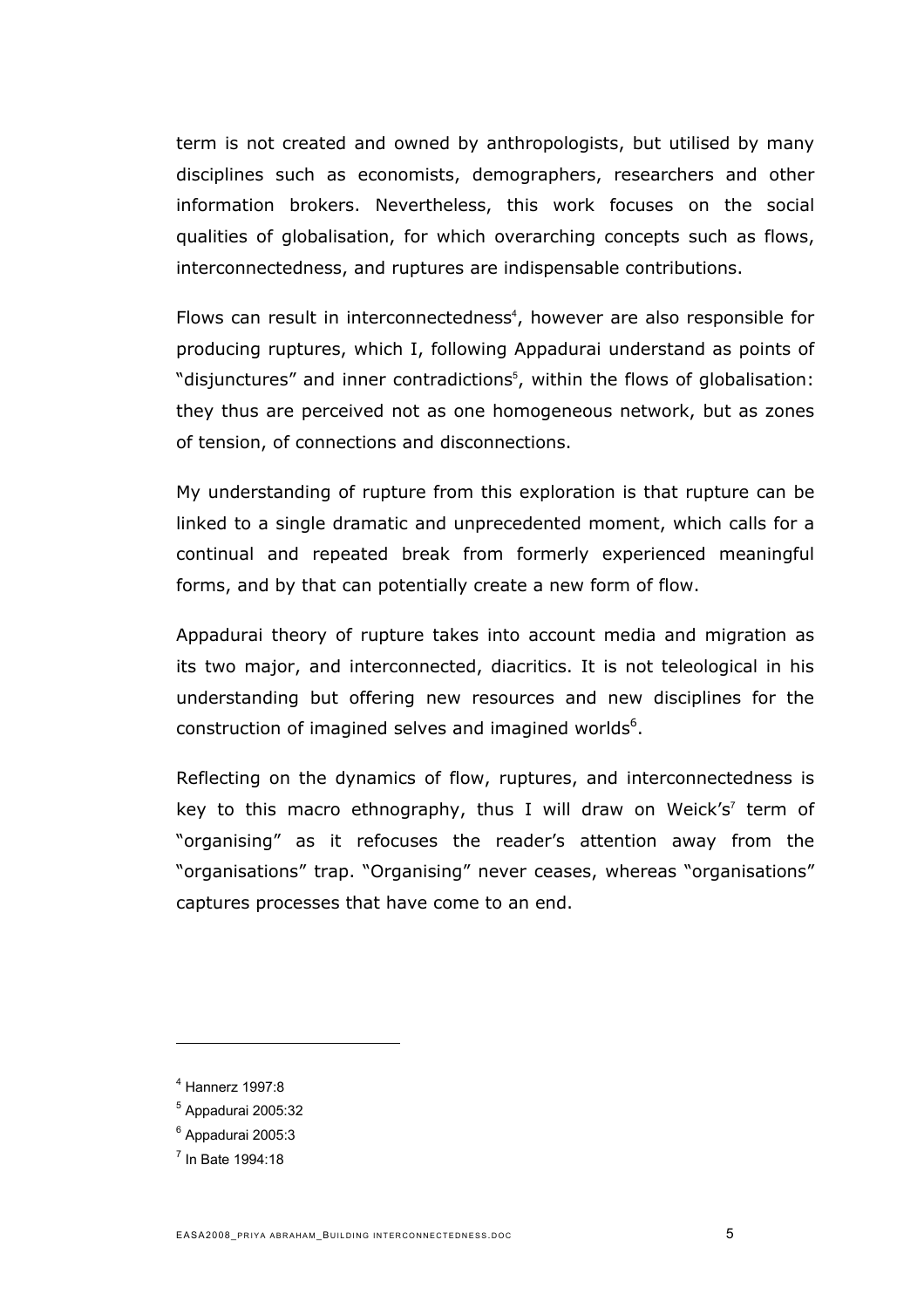The working term of action net employed in this research is used to indicate the dynamic aspects of organising and its apparently solid effects as for a moment, they seem unchangeably and "organised-for-good"<sup>8</sup> .

"A standard analysis begins with "actors" or "organisations"; an action net approach permits us to notice that these are the products rather than the sources of the organising – taking place within, enabled by and constitutive of an action net."[9](#page-5-1)

In contrast to a network, in which actors make contacts, an action net assumes connections between actions creating actors. Therefore, action nets differ from networks in terms of time and space coordinates<sup>[10](#page-5-2)</sup> and need to be observed as being established and re-established.[11](#page-5-3)

One key idiosyncrasy of an action net is the lack of, or the different presentation of its physical presence. The multi-layer connection of actions of which many in this project occur in as diverse organisational fields as airline industry, airport infrastructure, telecoms, hotel accommodation in order to name a few. This diversity requires a differentiation between embodied, i. e. physical presence versus response presence, such as in computer work where the latter might not be captured by direct observation<sup>[12](#page-5-4)</sup> when actually happening in time and space, but to a certain extent to a participant observer, namely me.

To further illustrate the idiosyncrasies of an action net it is essential to initially understand that networks first require actors, which form a more or less formal network, and which consequently produce actions. Reversely, in an action net the actions will come first, followed by

- <span id="page-5-0"></span>8 Czarniawska in Jimenez 2007:532
- <span id="page-5-1"></span>9 Czarniawska in Jimenez 2007:532
- <span id="page-5-2"></span>10 Lindberg, Czarniawska 2006:294
- <span id="page-5-3"></span>11 Czarniawska in Jimenez 2007:534
- <span id="page-5-4"></span>12 Schwartzman 1993:21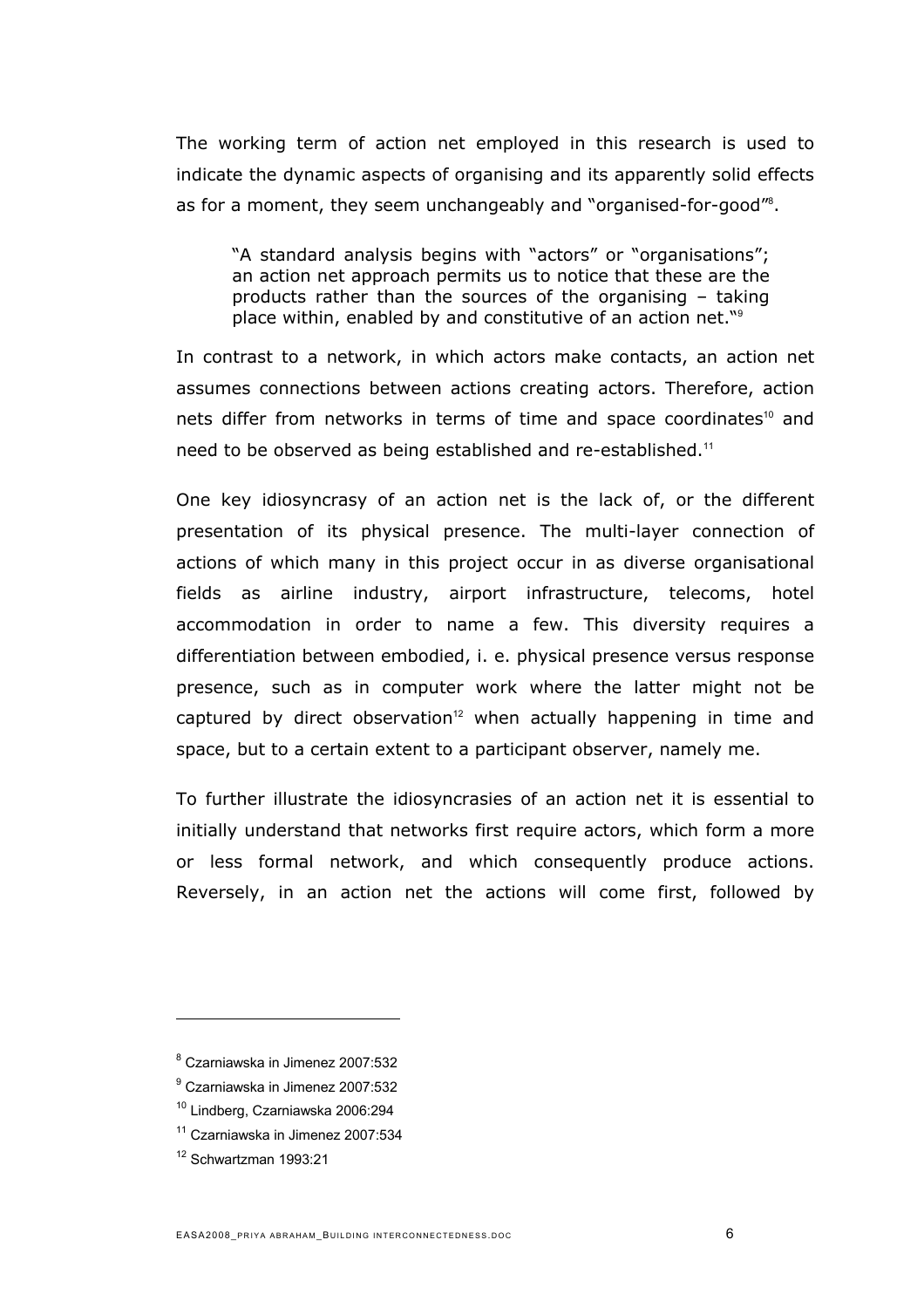exchangeable actants. Only then the potential formation of a network may transpire or not.<sup>[13](#page-6-0)</sup>

An action net is part of processes in their transformation, not at their ends. It is constantly in motion; it is continuously anew created and forever being re-created; meanings and meaningful forms can become durable however in a dislocated and relocated spatial understanding.

Boundaries of "organising" are constructed beyond legal requirements and confinements; they are redefined by the actants of the action net, thus are permeable, negotiable and different anew.

Reflexivity is key to raising awareness for these processes. As a logical extension; the sequence of topics in this chapter follows the analytical outcome of the research, and thus are beyond the chronological order of the project's master plan. Thus, action nets capturing the never-ending flow of redistributive practices<sup>[14](#page-6-1)</sup> lay ground for connectivity.

On this basis, the concrete focus is firstly on the analysis of the endeavours necessary to achieve embodied presence as actants are dispersed over geographic regions, and by that, members of the net create flows and ruptures. Secondly, the concept of embraced presence is placed under scrutiny. Particular attention is paid to the interplay of kairotic and chronological timing. Thirdly, response presence as experienced during the design phase of the project is critical in the exploration featuring the question what space<sup>15</sup> was needed to create space. And finally, the inextricably linked financial power scopes dispersed over time and space is investigated.

<span id="page-6-0"></span><sup>13</sup> Czarniawska in Jimenez 2007:532

<span id="page-6-1"></span><sup>14</sup> Jimenez 2007:29

<span id="page-6-2"></span><sup>&</sup>lt;sup>15</sup> For example, "Thinking space" in an office, supermarket, car, in order to create space in another locale for materialisation of action in the nearer future.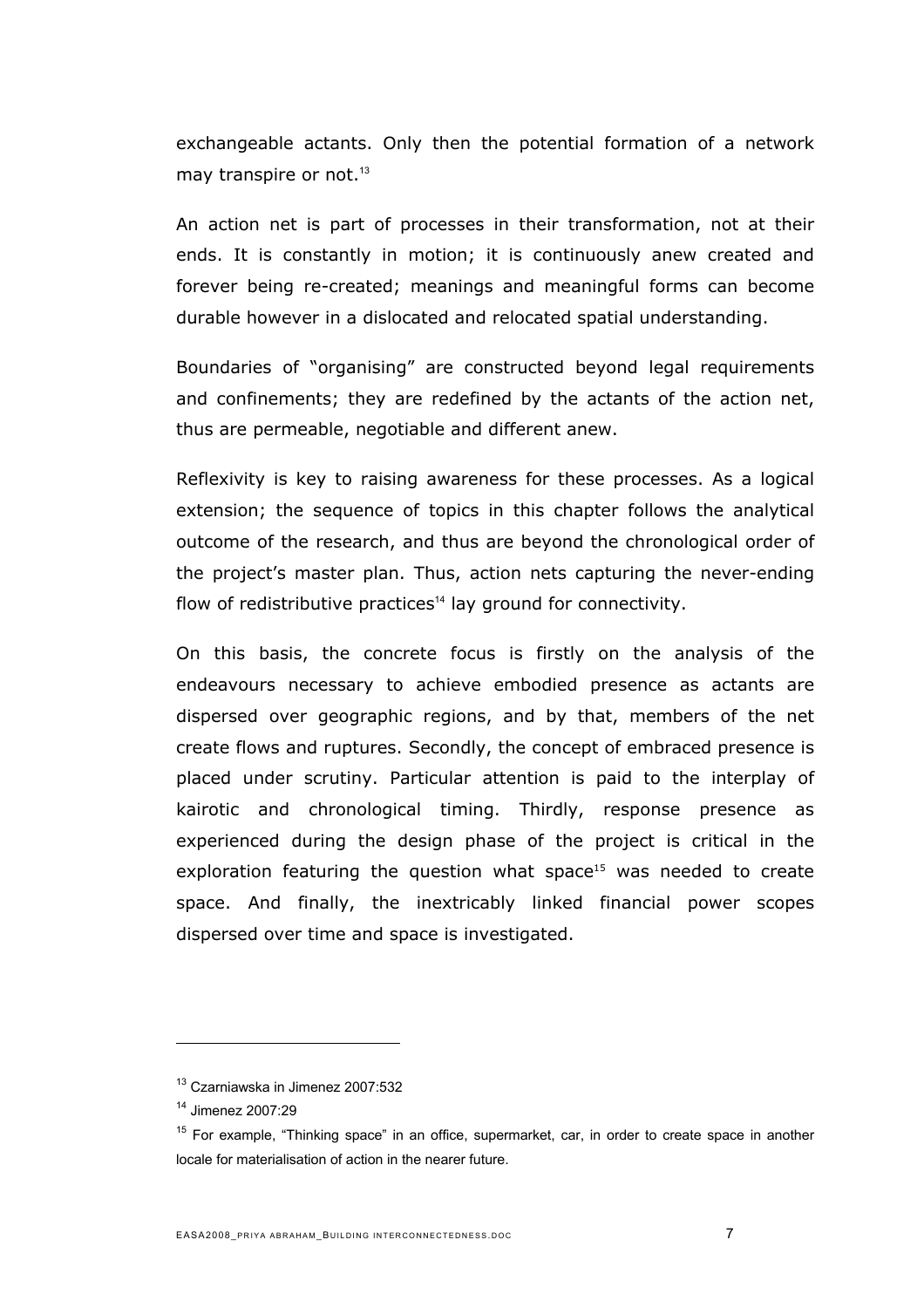Data from participatory observation, interviews and storytelling are capture in the form of incidents and are portrayed in thick description to help the reader gain access into the action net actants' world.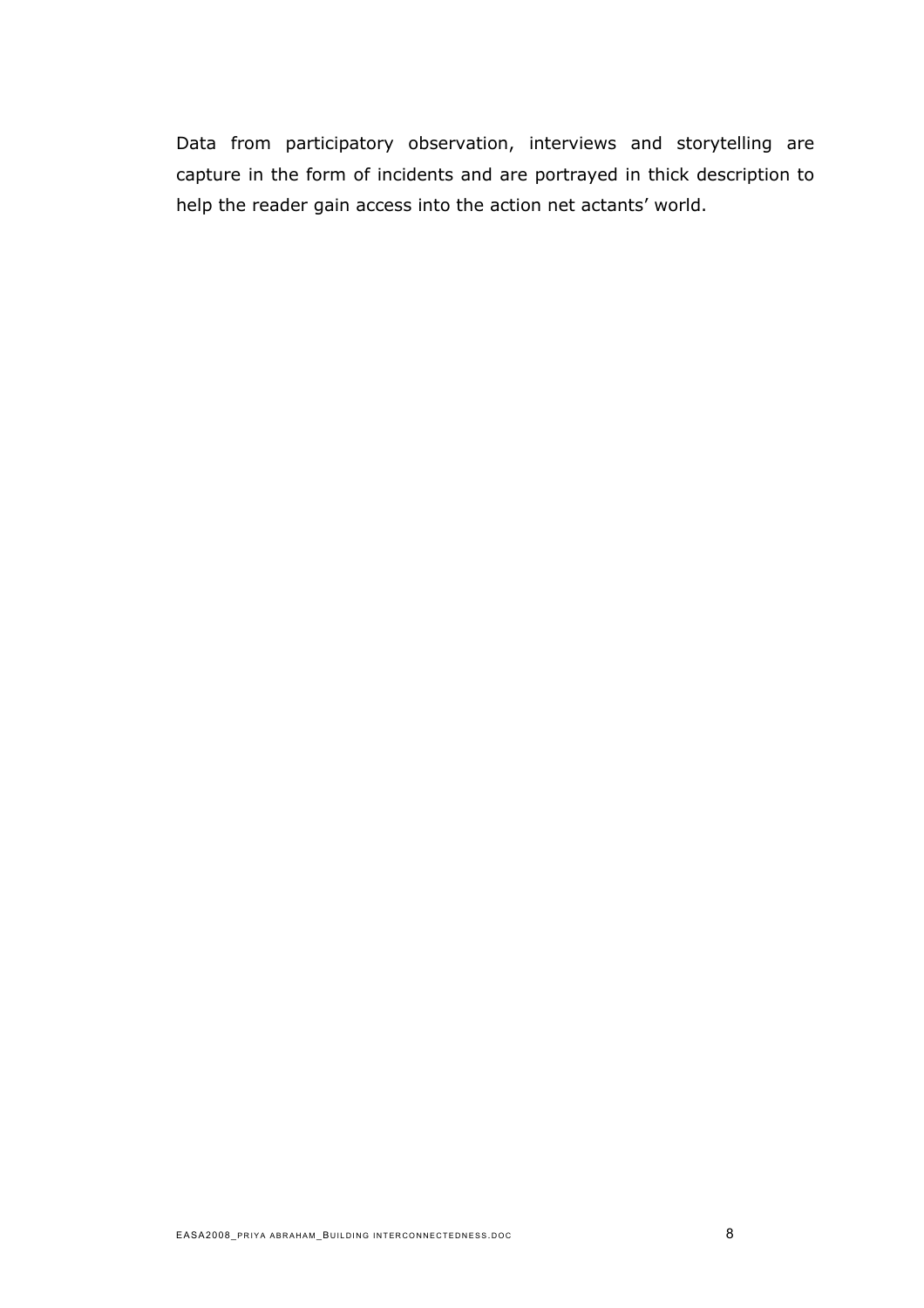# 2. WILL WE EVER MAKE IT THERE

0810am Cairo time: Minibuses arrive in front of the glittering building, stopping one behind the other, forming a neat "bus snake", sleekly reflecting their exterior design in the glass front of the office block. The bus snake spits out employees, some of them chatting, some of them quiet and looking rather tired. They clutter around meticulously manicured lawns accommodating palm tree rows guarding the building and offering scarce shade in the form of distorted palm tree shapes; a quite unnecessary effort given the early morning hour. The spotlessly smooth and shiny glass front offers spectacular scenery mirroring the suns rays of the morning played back by the surrounding dessert. These air-conditioned mini-buses had been on the road for more than one hour starting at the collection point near Midan al-Tahrir in downtown Cairo. By the time passengers reached the mini-bus, some of them had already travelled for more than one hour, often on non-air-conditioned and crowded public buses and vans serving as collective taxis.

All passengers arrive at the same time; enter the building at the same time, show their ID passes at the same time, log on to the IT system at the same time.

I have never had the pleasure to be in the role of passenger; hence I have to rely completely on key informants' reports about riding the bus. Some of them seem to enjoy the same seat on a daily basis given its availability. Others are looking for variety engaging in small talk with different colleagues, while some try to catch a few more minutes of sleep.

The sense of familiarity of the day-to-day experience is mirrored in the rhetoric built around the doing of and being in it. I became witness of regularly held casual conversations featuring stories about the morning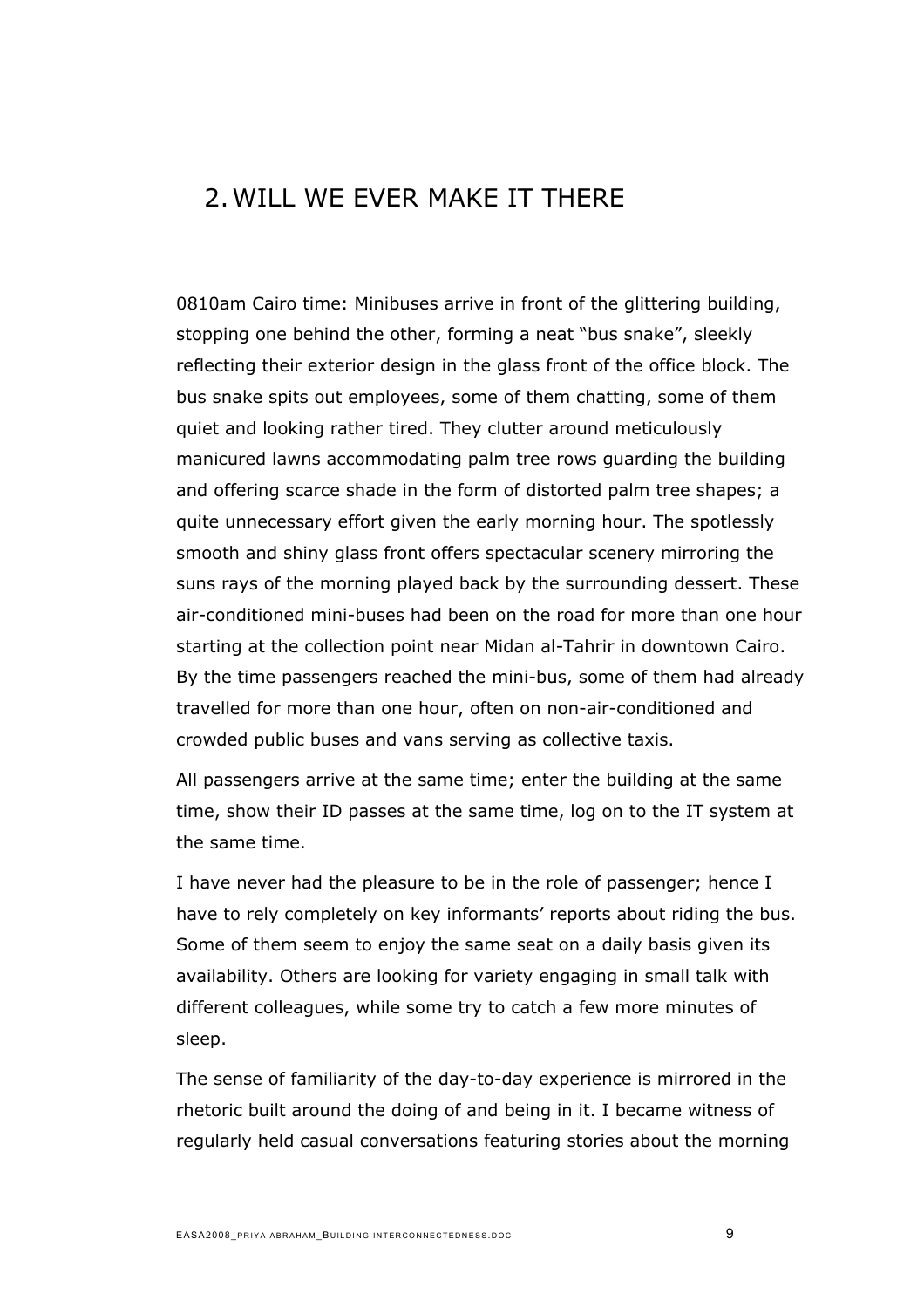ride in elevators and at the coffee machine. Often, I was addressed and integrated into the conversation mainly in order to let off steam about the experience. Sharing time and space on the mini-buses allows individual travellers to learn what colleagues think of the experience itself, investigate how the external environment is being perceived, e. g. newly set up supermarkets and apartment blocks along the roads travelled, and as a natural course, traffic issues. Additionally, it allows employees to listen and explore work-related issues on performing tasks and solving problems. The shared meaning built on the bus creates a sense of belonging to this group and clearly defines a boundary to others, namely those arriving in a private car.

The familiarity of the day-to-day experience is no longer derived from the idiosyncrasies of a localised place. The organic development of flowing back and for has been accepted by the passengers. Often, it is sought after for strategic career planning by taking on a job position in a highly esteemed organisation situated in a highly respected locality. Respect and appreciation expressed by sayings such as "Oh, you are working in Smart<sup>[16](#page-9-0)"</sup> was spelled out repeatedly, being a synonym for "You have made it!"

Repeatedly and without being solicited, the Nile as "the lifeline of all being" in Egypt has been brought to my attention. Programme participants found it important for me to understand why the commuting was necessary. The common reason stated was "we want to live close to the Nile, nobody wants to live in the desert".

<span id="page-9-0"></span><sup>&</sup>lt;sup>16</sup> "Smart" is the common abbreviation for Smart Village. Founded in 2001, Smart Village represents the first fully operational Technology and Business Park in Egypt. It accommodates Multinational and Local Telecommunications and Information Technology Companies, Financial Institutions and Banks, together with Governmental Authorities on three Million square meters in the west of Cairo. The efficient mix of business services boosts the competitiveness and profitability of enterprises taking advantage of Fiber Optic Network, multi-source power supply, District cooling and Heating redundant network plant. Evenly, organizations in Smart Village Cairo, profits from world class standards amenities including Property Management & Maintenance, Event's Management, Transportation Services on 24/ 7 basis. Also see www.smartvillages.com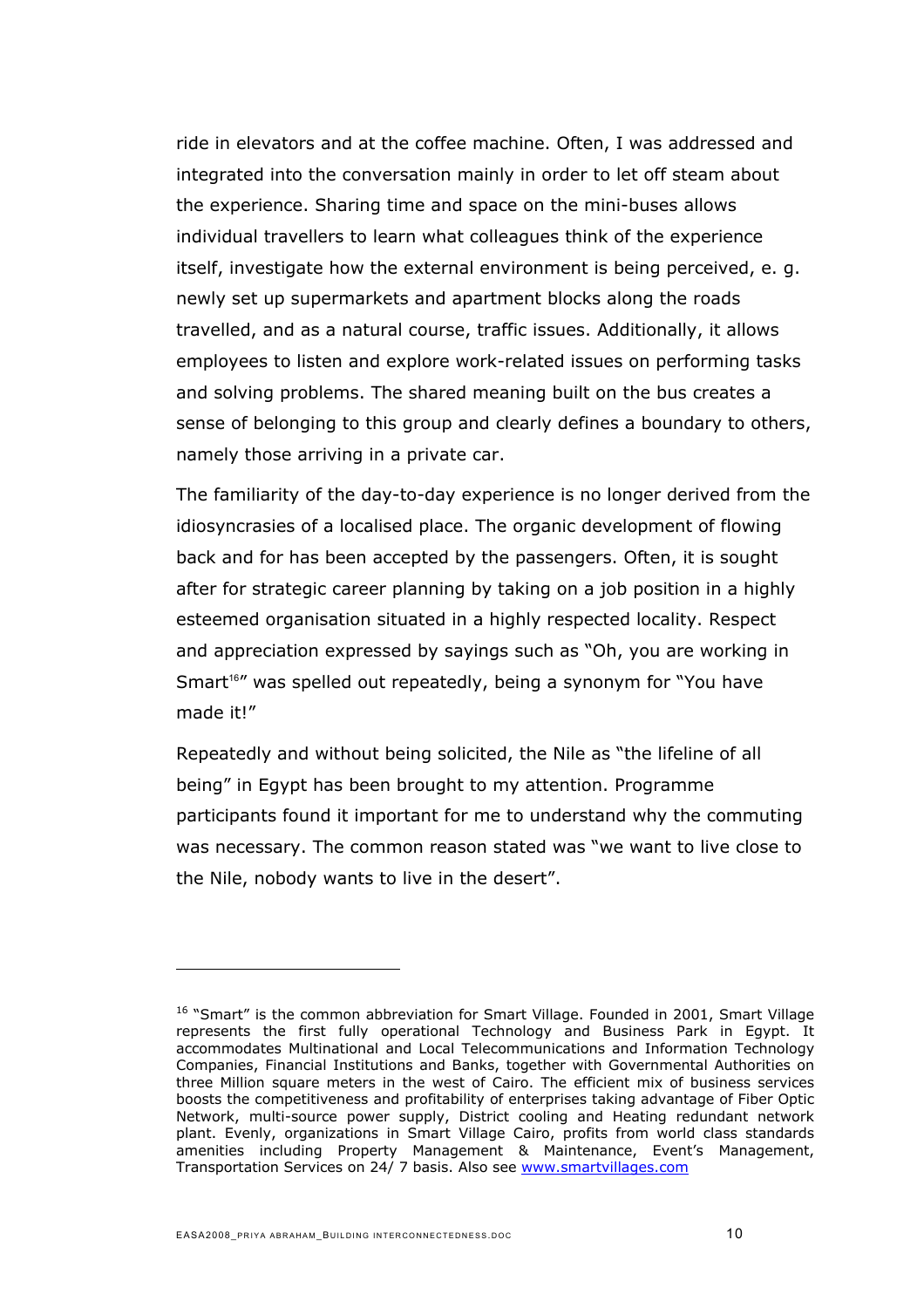Social meaning travelling from multiple places, such as Maadi, Zamalek, Mohandiseen<sup>[17](#page-10-0)</sup> in Cairo and more remote Cairo neighbourhoods into the town centre of Old Cairo to then proceed to an artificially created centre at the periphery, where it is recharged in order to be transmitted into private homes again later in the evening, all of it with and against the flow of the traffic.

One and a half hours from the periphery into the town centre, has a strong impact on the majority of group as most of them travel to periphery by minibus.

"We are inclined to pay close attention not only to the active handling of cultural flows at the receiving end, but also to the multicentricity of flows, to crisscrossing flows, and to counterflows where the conception of the world is increasingly one of decenteredness (cf. Lash and Urry 1994: 4). Along related lines, Appadurai (1990: 6) goes as far as to argue that the new global organization of culture cannot be understood in terms of existing centre-periphery models, even those which allow for multiple centres and peripheries<sup>[18](#page-10-1)</sup>."

The minibus as a metaphor for cultural traffic, enabling to connect multiple locations into an amalgamation of organisational meaning can be referred to as a rainbow culture<sup>[19](#page-10-2)</sup>, bridging a variety of subcultures.

This challenges the common assumption centres overpowering the periphery as conventionally perceived in organisations, in particular flows being directed from headquarters to subsidiaries.

I am moving beyond the illusion of potentially romanticising the creation of flows in multiple directions; and by creating a centralised means for doing so to the harsh realities of the tedious journey within the flow; that is the rupture imposed to the single traveller's life anew every day.

Even without the distance overcome by each individual on a daily basis of the working week, Egyptian traffic has a few more unexpected surprises

<span id="page-10-0"></span><sup>&</sup>lt;sup>17</sup> Famous Cairo neighbourhoods

<span id="page-10-1"></span><sup>&</sup>lt;sup>18</sup> Hannerz Flows 1997:10

<span id="page-10-2"></span><sup>&</sup>lt;sup>19</sup> Skoeldberg 1990 in Alvesson 1993:116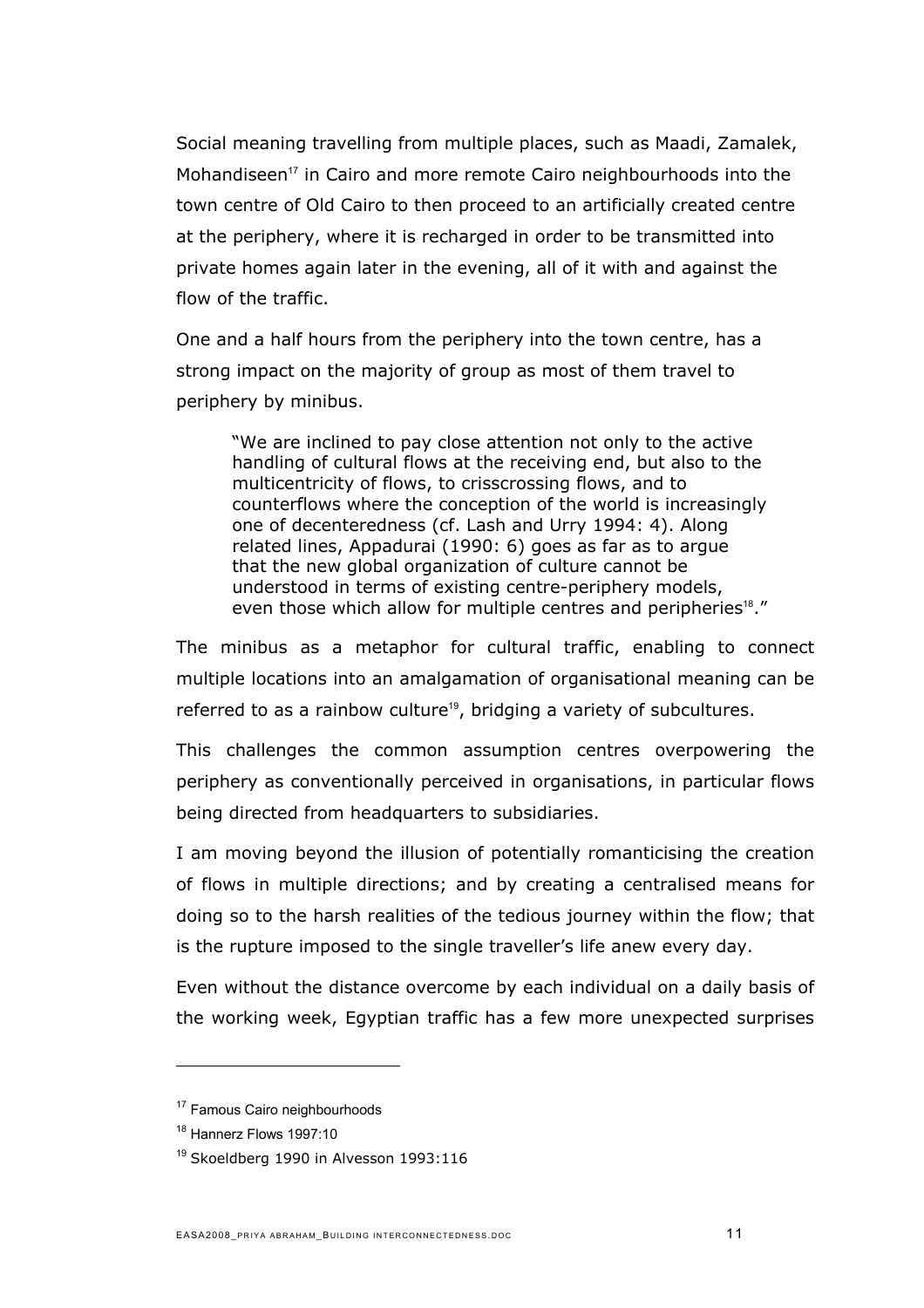to offer inflicted by the common bending of traffic rules all year round resulting in numerous accidents causing a great many casualties due to overcrowded mini-buses used for public transport<sup>20</sup>[.](#page-11-0) Frequent heavy fog most often experienced early mornings in wintertime and the occasional sand storm to be mentioned as additional challenges camouflaging any visibility.



*Figure 1: hada ash-shara*

<span id="page-11-0"></span> $20$  Burst tyres, speeding and defective road planning were amongst the causes of the other accidents, which are only the latest in a flood of crashes that claim the lives of an estimated 5-6000 people every year. Road accidents are the second most frequent cause of death in all Third World countries. In Egypt, for every 100 million kms driven, 43.2 people die, compared with 0.9 in Australia, for instance. Accident specialists maintain that more than 50 per cent of the victims are in their mid-20s, and that one-fifth of children between one and five-years-old who die in hospitals are accident victims. Financial losses caused by traffic accidents -- estimated at LE1 billion a year -- include damaged vehicles, health care, hospital fees and lost working hours. In Al-Ahram Weekly Online Issue 778/19-25 January 2006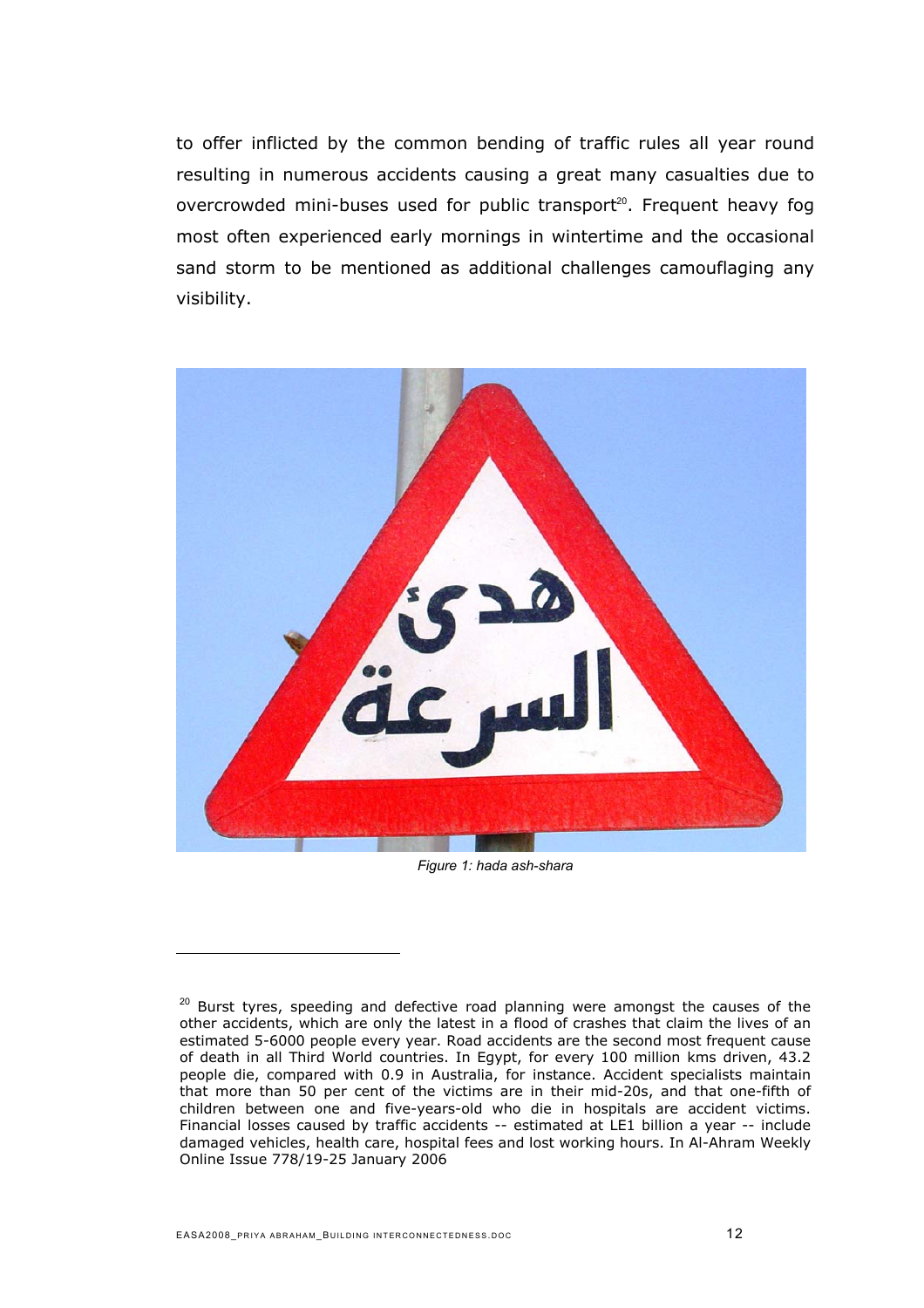Hada ash-shara means "Here is the street", a traffic sign frequently spotted on the right-hand side of roads indicating the edge of the road necessary to provide greater safety in difficult conditions.

Looking beyond the physical dangers of flowing back and for, which can lead to visible and tangible ruptures such as accidents, the much greater impact is caused by ruptures at a more intangible level, i. e. the time consumption of up to four hours impacting the private lives of the individuals travelling on the mini-buses.

" $\ldots$  modern places are increasingly phantasmagoric<sup>[21](#page-12-0)</sup>. The comforting, familiar character of the cultural settings we routinely move amongst conceals the impact on our day-to-day lives of the influences of distant social forces and processes.<sup>"[22](#page-12-1)</sup>

On the one hand, the rupture caused by irregular schedules and massive time-consumption impacting the private life on the other hand, creates flow for the organisational life. The frequently stressed "Work-life-balance" usully put forward by business consultants and writers and spelled out in numerous publications in this context simply becomes absurd from the viewpoint of traveller and passenger..

One could argue that the mini-buses are non-places<sup>[23](#page-12-2)</sup>, i. e. whose places are instrumental and contractual; a means of commuting originating in the practicality of reaching the uptown business quarter, usually promoted and authorised by senior management. In contrast, they can be viewed as anthropological places<sup>[24](#page-12-3)</sup>, i. e. a place that serves as an integral part for socialising and connecting; and one that provides identity and memory linked to the organisation, binding its members to the company's places, the company history, its language and religion by the daily repetition of organic social interaction. In the context of networking and socialising, mini-buses are a vehicle for centralising

<span id="page-12-0"></span><sup>&</sup>lt;sup>21</sup> Giddens in Tomlinson 1999:107

<span id="page-12-1"></span><sup>&</sup>lt;sup>22</sup> Giddens in Tomlinson 1999:107

<span id="page-12-2"></span><sup>&</sup>lt;sup>23</sup> Auge in Tomlinson 1999:109

<span id="page-12-3"></span><sup>24</sup> Tomlinson 1999:109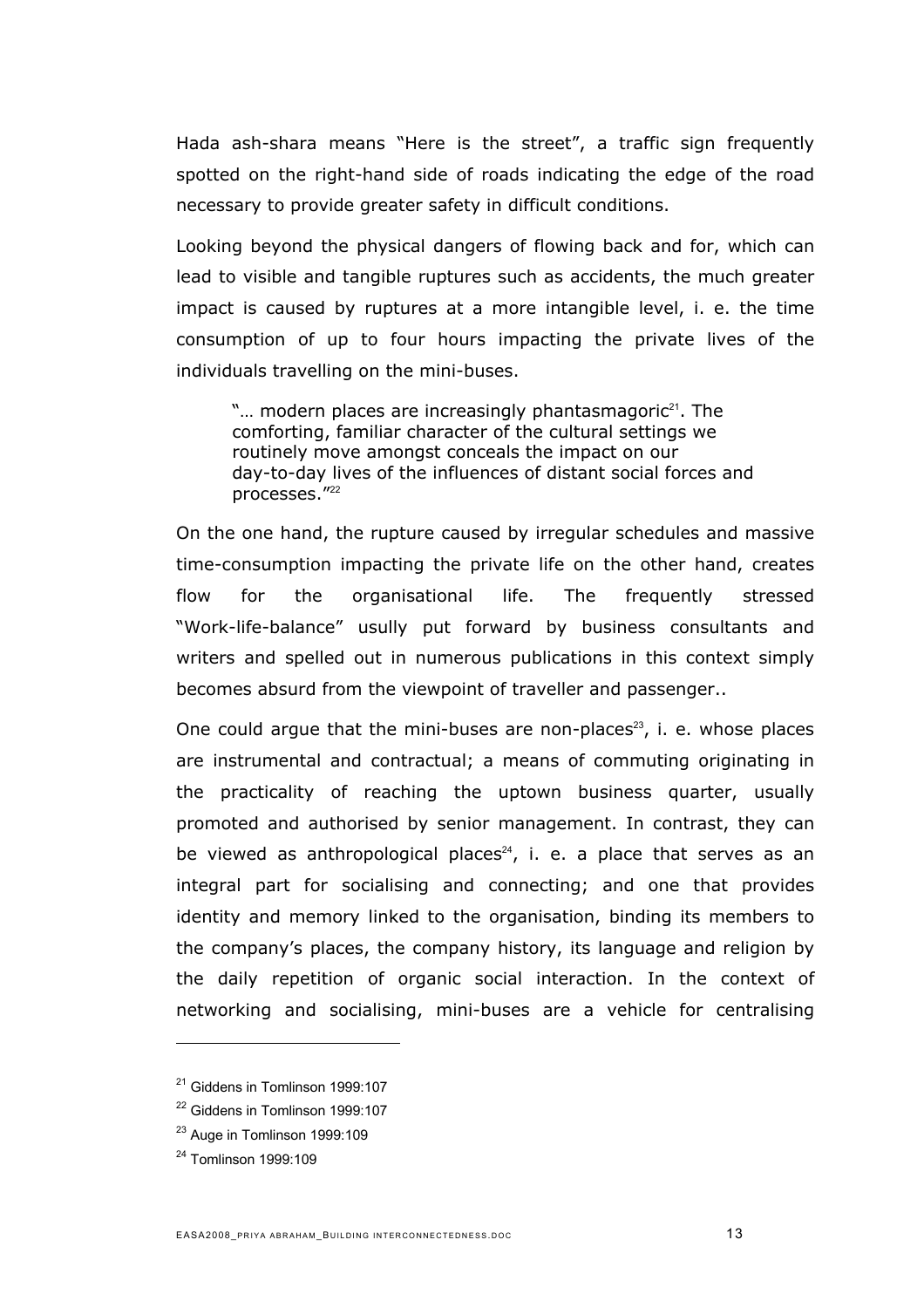meaning, constructed and negotiated in social interaction. One key actant, who grew up in Delhi underpins this view by stating:

"I can recall so vividly my last 4 years at school travelling in the school bus between the age of 14 to 18 everyday on the same seat. It is as important part of my schooling experience – flow – as was the classroom."

Linking this to today's situation:

"In Delhi, "chartered buses" ply between offices and large residential colonies carrying the same people everyday – there are innumerable stories of friendships, love and people dynamics in these places."

Viewing the mini-bus as a non-place, then it just is one property of the organisation's "Has" culture<sup>[25](#page-13-0)</sup>, a functional instrumentality. The consumption of up to four hours per day of moving from one place to another is a fundamental experience in employees' lives, it becomes naturalised and taken for granted, a natural flow of experience. By the doing of the passengers it becomes an anthropological place, whereas the intended functional instrumentality of getting employees to their workplace is reverting the anthropological place back to a non-place. The perceived functionality of this facility again becomes an "Is"-Culture every time people bring it to life; hence it is a true hybrid accommodating different group's interests.

So, the buses symbolise time and space not only as a contributor to flows and ruptures in reaching embodied presence, but are an integral part influencing organisational culture and people's lives in an unexpected way.

When mini-buses are the vehicle for centralising meaning for some of the actants, then for other actants it must be aircrafts.

For footloose cosmopolitans<sup>[26](#page-13-1)</sup> whose social reality of a considerable part of their life-time is packaged by the complex process of making it onto an

<span id="page-13-0"></span> $25$  "Has"-Culture is the culture of an organisation, that dominant members value; and usually refers to senior managers' values interpretation and preferred way of doing things;<br><sup>26</sup> Hannerz 1996:104

<span id="page-13-1"></span>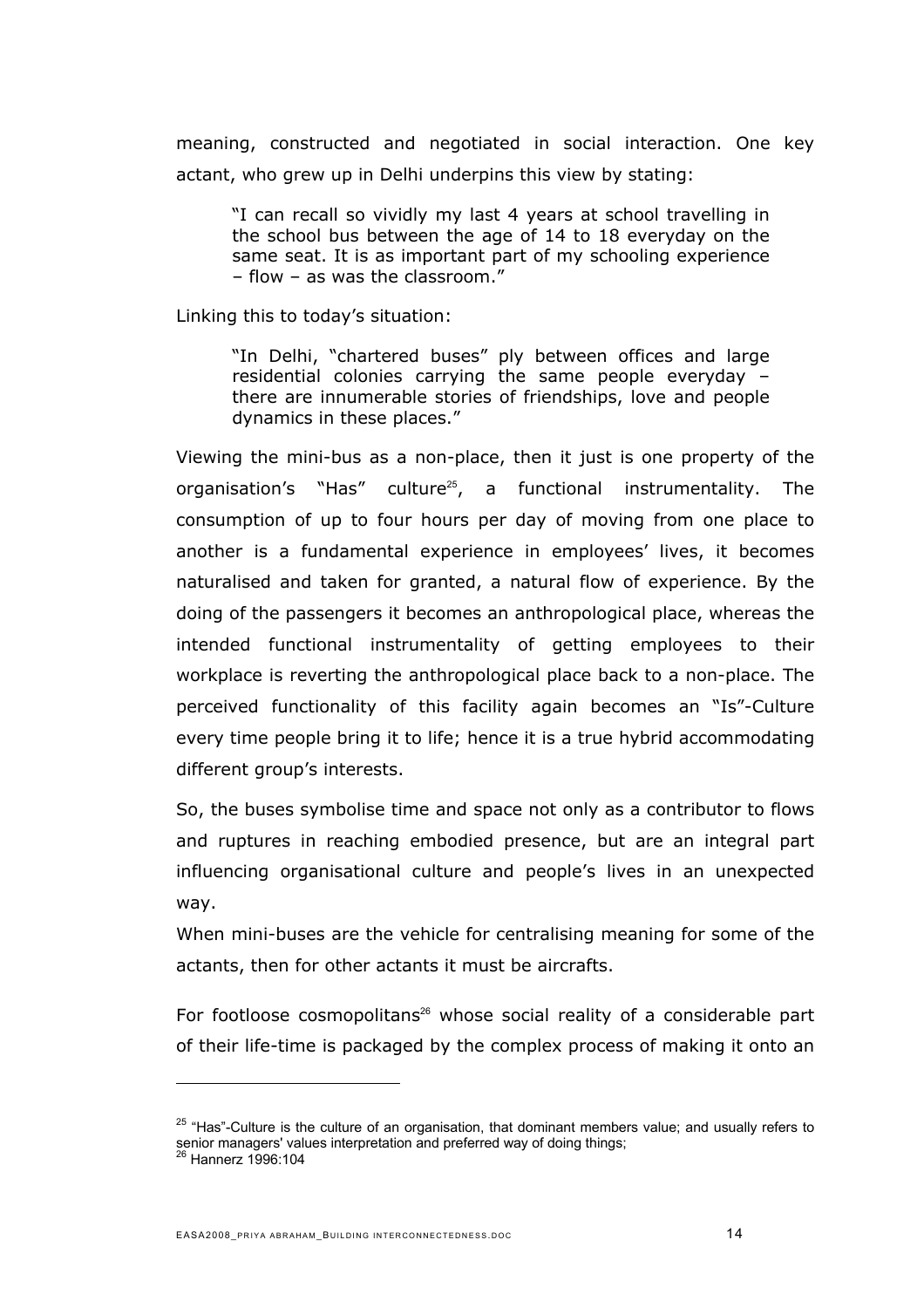airplane and – in shah allah<sup>[27](#page-14-0)</sup> – arriving there, the very process becomes a vehicle of centralising meaning, experienced and negotiated in the social interaction inherent to the effort. A significant part of the social interaction is located in places of necessity and convenience such as limousines when talking to the driver, queues when having to take off shoes and retrieving the laptop out of the bag, at the coffee machine in the lounge when hoping to encounter a drinkable coffee, at the announcement board when searching for the gate that had changed three times over last few minutes. A significant contribution to meaning happens in the reproduction of the order of members aspiring belonging, and members belonging to the globalised elite. In the being of the doing lies the "Is"-Culture.

The course of achieving embodied presence present a range of flows and ruptures, which are under scrutiny in more detail over the next few pages.

<span id="page-14-0"></span><sup>&</sup>lt;sup>27</sup> So God wishes.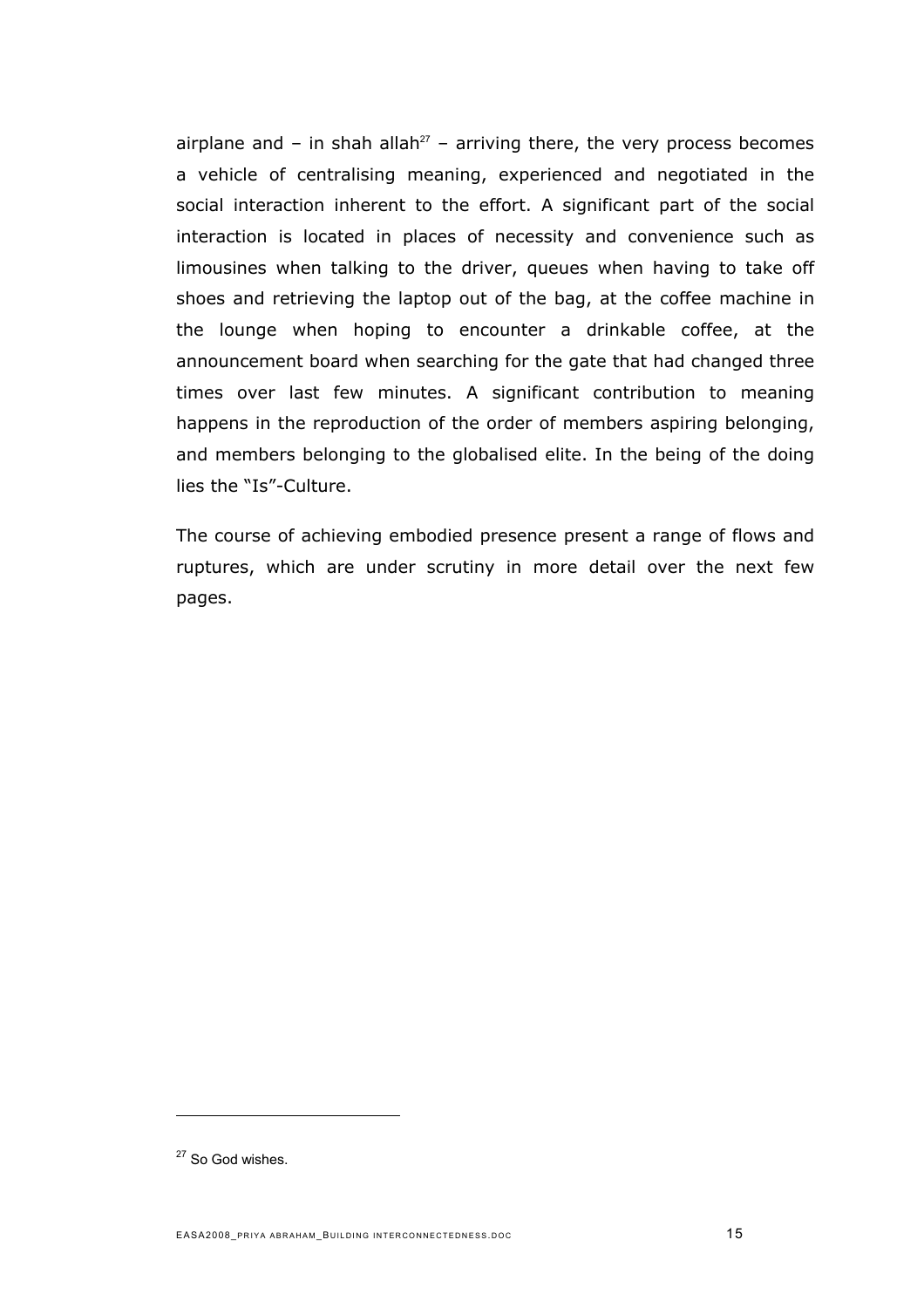#### The current:

*"I booked you a flight from LHR[28](#page-15-0) to Cairo, Priya. I hope that works for you." "I am afraid that I will have to travel from Sweden directly. Would you look up flights from Stockholm via Zurich or Vienna to Cairo and inform me about availability."* 

And the past:

"It was about fifty years ago that I first boarded an airplane. I still recall how passengers comported themselves in those days. We were "airline passengers", a rare breed of earth denizen, aristocrats in every sense of the word, and we were treated as such by airline stuff, stewardesses, and ticket agents alike."<sup>[29](#page-15-1)</sup>

Today, the globalised elite stripped of their various electronic hand-helds and other paraphernalia symptomatic of "The Business Man"<sup>[30](#page-15-2)</sup> waddles in socks, holding up the flannel trousers through the metal frame of let's say LHR security hoping not to beep to then finally "get dressed" again by storing the preferred mobile phone in the preferred pocket, the other mobile phone in the other pocket, the iPod in an even other pocket, reattaching the belt, relacing the shoes, pulling on the jacket, repacking the laptop bag, checking on the keys to finally proceed towards the dutyfree area.

As a consequence of  $9/11^{31}$  $9/11^{31}$  $9/11^{31}$ , flow and rupture are closely interconnected as demonstrated when entering the microcosm of embarking an aircraft aiming to transform spatial distance in less than 3.5 hours to spatial closeness. Space is presented in time not in kilometres or miles<sup>[32](#page-15-4)</sup>; it is supposed to add value to clients when spending 3.5 hours nicely compartmentalised into a starting and landing period, an eating period, and one period designated for the consumption of one movie most likely

<span id="page-15-0"></span><sup>&</sup>lt;sup>28</sup> London Heathrow

<span id="page-15-1"></span><sup>29</sup> Amin 2004:3

<span id="page-15-2"></span> $30$  This is linked to the observation that I am often the only woman in business class.

<span id="page-15-3"></span><sup>31</sup> Appadurai 2001:16

<span id="page-15-4"></span><sup>32</sup> Tomlinson 1999:4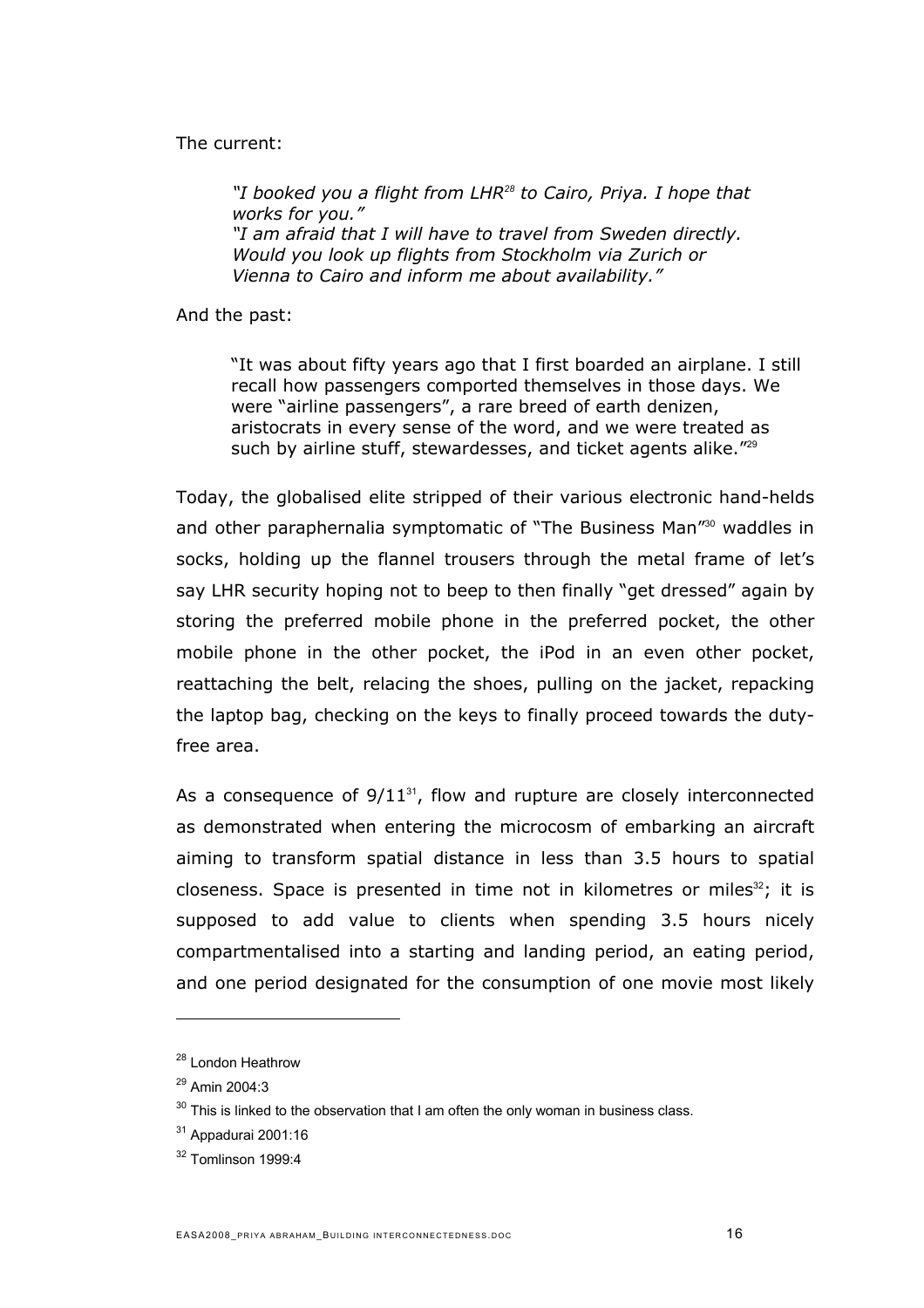disconnected from the idiosyncrasies of the place of arrival. The creation of flow attempted by business travel is not only perceived as interruption by some passengers trying to gain some quiet time allocated to completing a load of work or simply relax; it is the airline industry's effort to sell exclusiveness of what has long become the ordinary.

Arriving at 0100 am at Cairo airport on a Sunday morning requires the bundling of my attention to find the proper conveyor band for luggage collection asking myself "Where did I actually come from?"

The slowing down speed inflicted by a traffic jam allows me to refamiliarise myself with overwhelming smells, omnipresent sounds, irresistable sights, the closeness of other cars to the one I m travelling in.

"Dawn is a struggle between day and night: it is during the hours before daybreak, as the reign of night comes to an end … and the break is made with darkness … open to the light ... "[33](#page-16-0)

Sabah, the morning is synonymous with blossoming<sup>[34](#page-16-1)</sup>; the sky appears in twilight, the sun is struggling through the damp morning air whilst the muezzin calls for the first prayer of the day, the Fajr, happening at the threshold of dawn and sunrise. The hotel complex lies still, the soccer court to the left is empty, in the background spreads the desert in the semi-dark, the only sound is the one of the muezzin.

The sound of his voice makes me finally realise that I have arrived. Creating flow to achieve embodied presence is held together by rupture, which happens to be beyond the physical reality of three hours of sleep. Rupture becomes dramatic for the individual actant's personal life; weekends are interrupted as early as Saturday lunch time or early afternoon, only to be in the position to create flow for the timing of the client's project. Rupture at micro-level creates flow at macro-level. The specificity and complexity of the boundary zones such as airport

<span id="page-16-0"></span><sup>33</sup> Bourdieu 1977:148

<span id="page-16-1"></span><sup>34</sup> Bourdieu 1977:151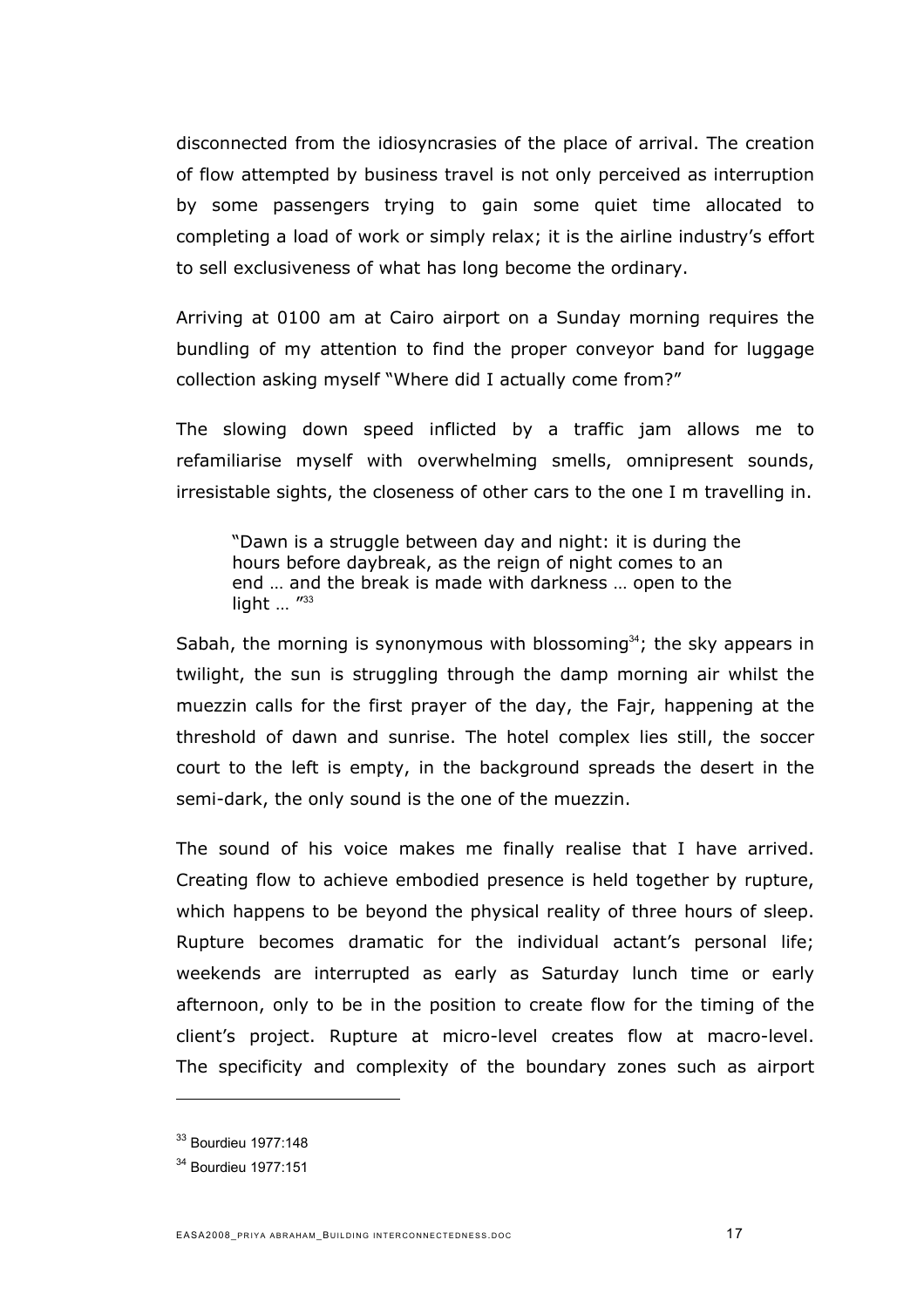security controls, multiple passport checks, the air travel itself, born to becomethe interactive overlapping of global and national orders<sup>35</sup> are customary to one universalistic process irrespective of sense-making or relevance, to which actants surrender and herein become the overlapping.

Rupture and flow again are inextricably linked to the reproduction of members of the globalised elite in which the actants' ecology overpowers the right to his or her culture<sup>[36](#page-17-1)</sup>.

Flows are multicentric, however often claimed to be more powerful from centre toward periphery $37$ , in this specific example power is being accumulated in the periphery in multilateral ways as leaving Europe to arrive in a country of transition, as leaving the urban centre to rest in the outskirts, as leaving the preferred Nile area to rest in the desert. Travel produces beyond a new financial centre a centre of social meaning.

"Sabah al-chir, ya Priya." "Sabah an-nur, ya Hassan.<sup>[38](#page-17-3)"</sup>

0815am at the hotel near the work site: We were back in the game and only a few kilometres away from the glittering buildings. Ready to go.

<span id="page-17-3"></span><sup>38</sup> "Good morning, Priya." "Good morning, Hassan." (reply version)

<span id="page-17-0"></span><sup>35</sup> Sassen 2001:265

<span id="page-17-1"></span><sup>36</sup> Hannerz 1996:58ff

<span id="page-17-2"></span><sup>37</sup> Hannerz 1996:60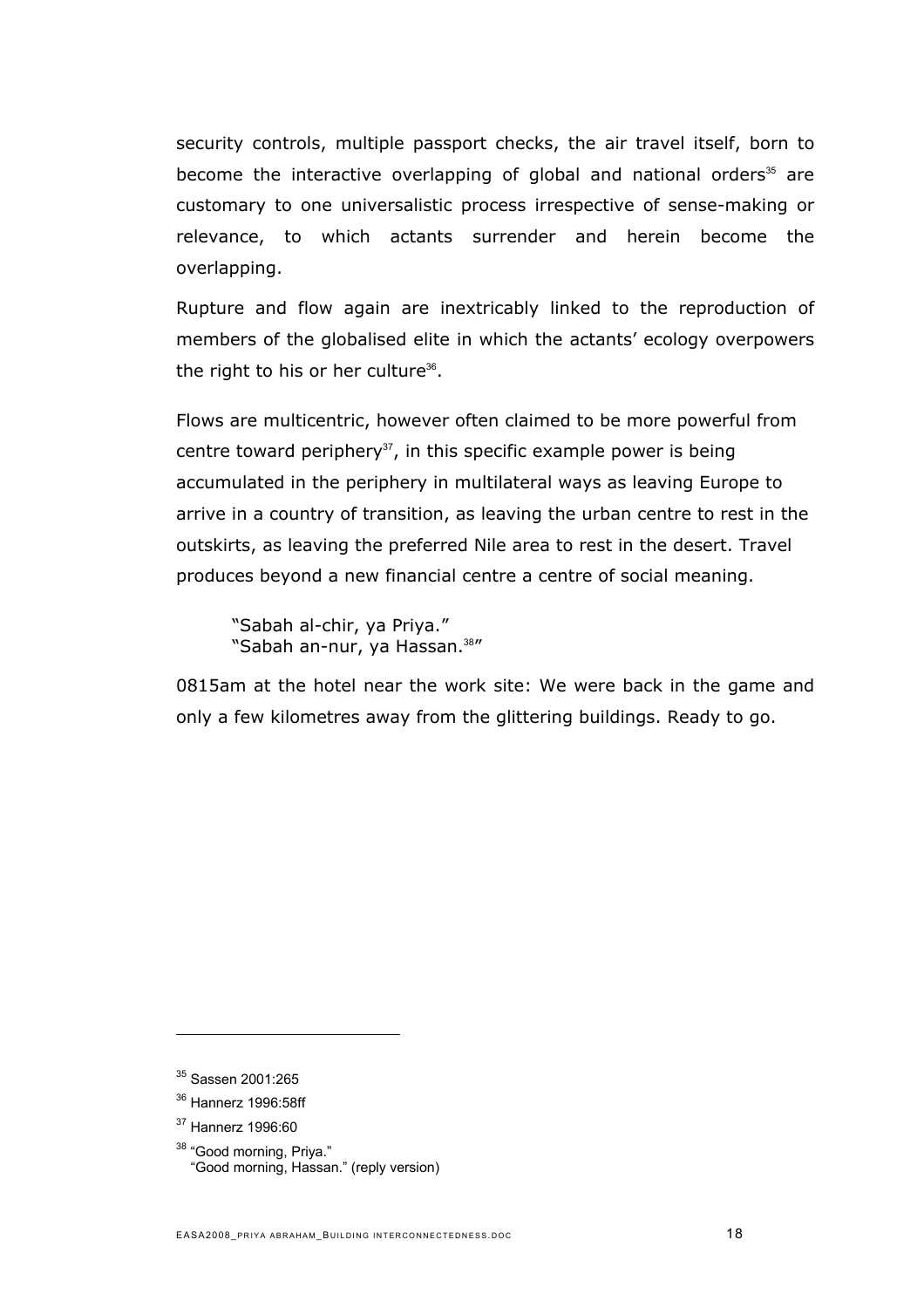# 3. WE HAVE ARRIVED

Having faced lengthy time investments in order to accomplish embodied presence, up to one hundred actants illustrate the latter in one large room accommodating diverse understanding of space and time; diverse levels of income, experience, hierarchy; all covert in more or less nondisclosed tacit knowledge, including intuition, apprehension, and tacit ways of knowing<sup>[39](#page-18-0)</sup>, usually acquired only through shared experience. The objective defined as providing physical space for the process of sharing.

Generous space elegantly decorated, featuring mahogany covered walls embracing roughly 400 square meters, which are covered with lush carpets in light and pleasant colours inviting a meander pattern in a colour-coordinated dark-red to spread on it, prompt the entering actants rather to sit on the luxurious surface much rather than on chairs and bean bags neatly arranged over the room.

These large group events initially designed to last roughly two hours and facilitated by a small number of key actants intend to create interconnectedness among individuals representing diverse hierarchies, departments, locations, organisational belonging.

Bearing this objective of intended flow, actants are welcomed, provided with a programme overview, and invited to create space and connections by the means of speed networking and other interventions suitable for this number of individuals. After the duration of two hours individuals then reconvene in smaller groups according to topic covering the performance driver and hierarchy level.

After the project launch decision-makers argued to reduce the duration for Large Group Events from an initial 2 hours to 90 minutes to once more, reduce the duration 45 minutes at an even later stage. The

<span id="page-18-0"></span><sup>&</sup>lt;sup>39</sup> Nonaka, Toyama, Konno in Little, Quintas, and Ray 2002:44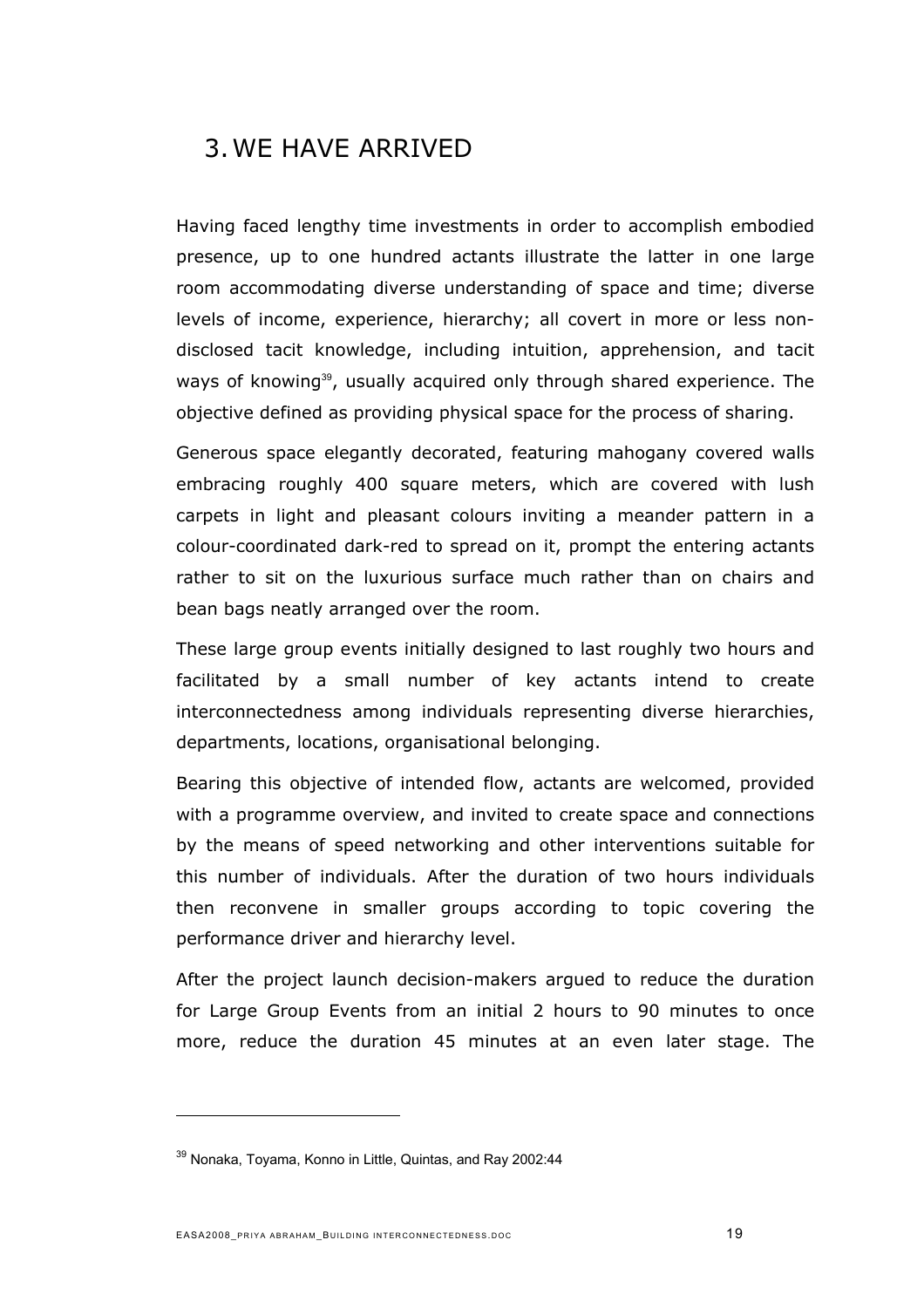reduction of roughly 63% of the total time leads to ruptures at many ends.

One of the observations turned out to be the artificial termination of fruitful conversations at interpersonal level, impacting new contacts and long-lasting ones interconnecting the mosaic-like aspects of the kaleidoscope of diversity, i .e. hierarchies, floors, departments, locations, age, ethnicity, income, gender, appearance, heritage having emerged the space. This can be clearly defined as a rupture for networking<sup>[40](#page-19-0)</sup> and boundary-crossing, and hence the cultural traffic<sup>[41](#page-19-1)</sup> beyond the conventional boundaries for communication and interaction. Our endeavour of purposely creating a microcosm of "Is"-Culture as developed in terms of time and space on the mini-buses and illustrated earlier was interrupted by promoters of a "Has"-Culture.

The intended mindful and purposeful creation of interconnectedness can lead to multilateral objection. The latter expressed by actants of different hierarchies fearing the disjuncture of categories of belonging as well as by actants actively contributing to the creation of the design in place.

Expressed as a clear rupture for some of the actants was the necessity of the redesign of the design in place. The meticulously planned plot for the two hours session went missing, thus Chronos, the Greek god of time, measuring it in mechanical intervals<sup>[42](#page-19-2)</sup> was entirely substituted by Kairos, the Greek god of the right time recognising it by jumping, slowing down, omitting longer periods, and dwelling on others<sup>[43](#page-19-3)</sup>. The once dominant master plan, or in the actants lingo "running order", an expression of chronological time was made extinct. Instead, redesigning wherever possible at "the right time", temporal autonomy for an action or a

<span id="page-19-0"></span> $40$  For reference some of my other projects are in favour of promoting up to 60% networking time on management development programmes, ideally packaged in different interventions, which normally receives positive feedback.

<span id="page-19-2"></span><span id="page-19-1"></span><sup>42</sup> Czarniawska in Jimenez 2007:528

<span id="page-19-3"></span><sup>43</sup> Czarniawska in Jimenez 2007:528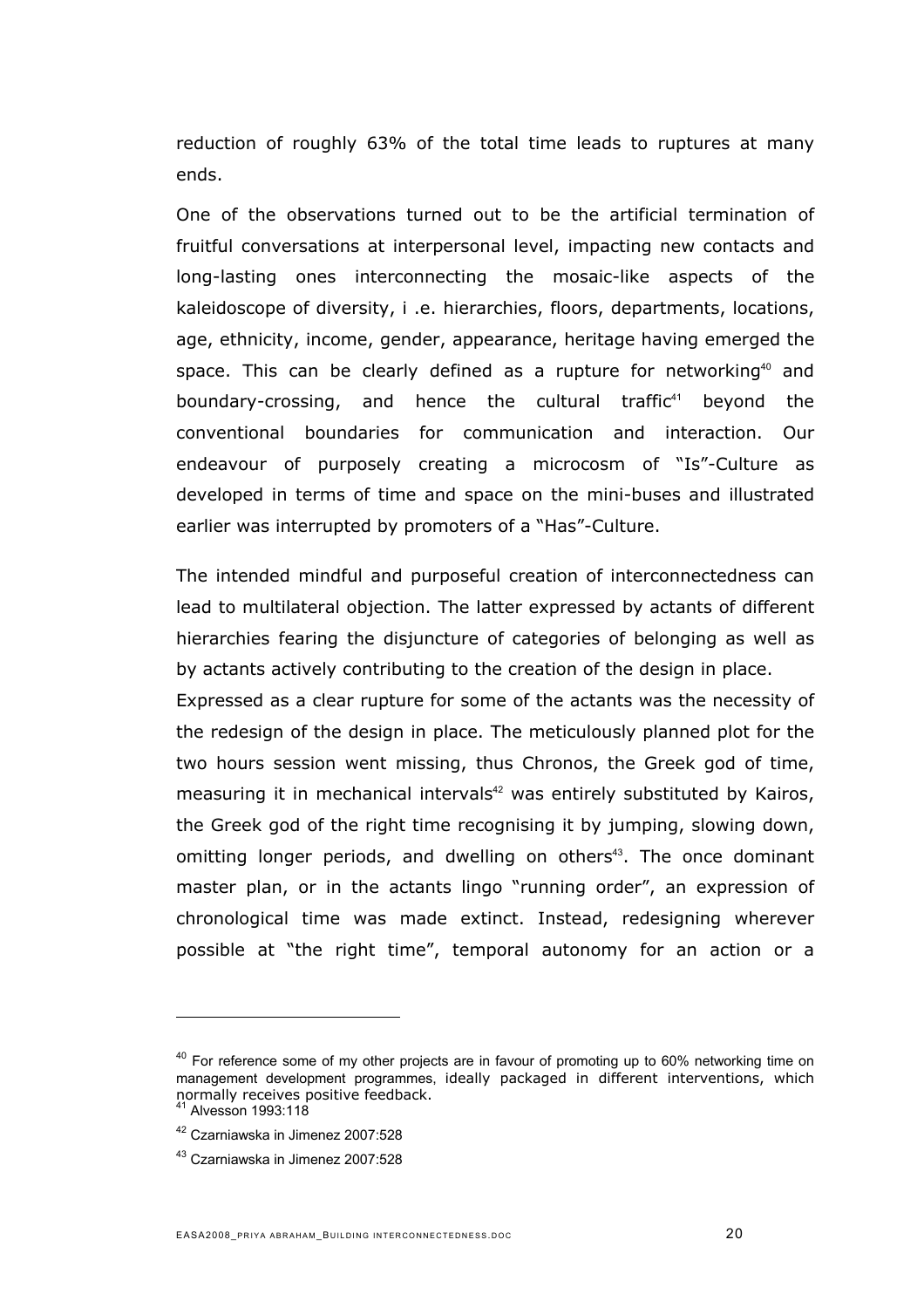system<sup>[44](#page-20-0)</sup>, hence kairotic time ruled our lives as one actant expressed in utter exhaustion:

"In the hotel in Cairo we talk about what we are learning at breakfast and when we get back in the evening and at lunch in the company. We have had conference calls and meetings[45](#page-20-1). Evenings are lost to wash-up sessions and planning next LGEs. This is entirely exhausting – one week sessions are pretty demanding on your time and energy levels specially as dealing with three groups of up 30 individually and up to 270 individuals collectively."[46](#page-20-2)

Another expression of organising in kairotic was brought to our attention by having invited all actants to more than the two originally planned performance driver workshops leading them to attend many more Large group events than initially outlined and hence have them experience potential and unintended repetition.

The unexpected turn encouraging spontaneous flows and greater interconnected among participating actants, at the same time prompted even greater rupture with the initial design requiring continuous redesign of the already redesigned redesign leading to endless double-loop processes.

In kairotic organising where change is the only constant, may this be changing starting times, breaks, or shortening of sessions, or change of design altogether a chronologically organised running order serves as a guideline in order to ensure consistency between different sessions across the programme as actants are kairotically changing. In the larger context of creating interconnectedness, chronological timetables and running orders can show effect only when designed to provide orientation allowing kairotic timing to incur.

<span id="page-20-0"></span><sup>44</sup> Czarniawska in Jimenez 2007:528

<span id="page-20-1"></span><sup>&</sup>lt;sup>45</sup> With people dispersed in other loales.

<span id="page-20-2"></span><sup>&</sup>lt;sup>46</sup> One actant expressing exhaustion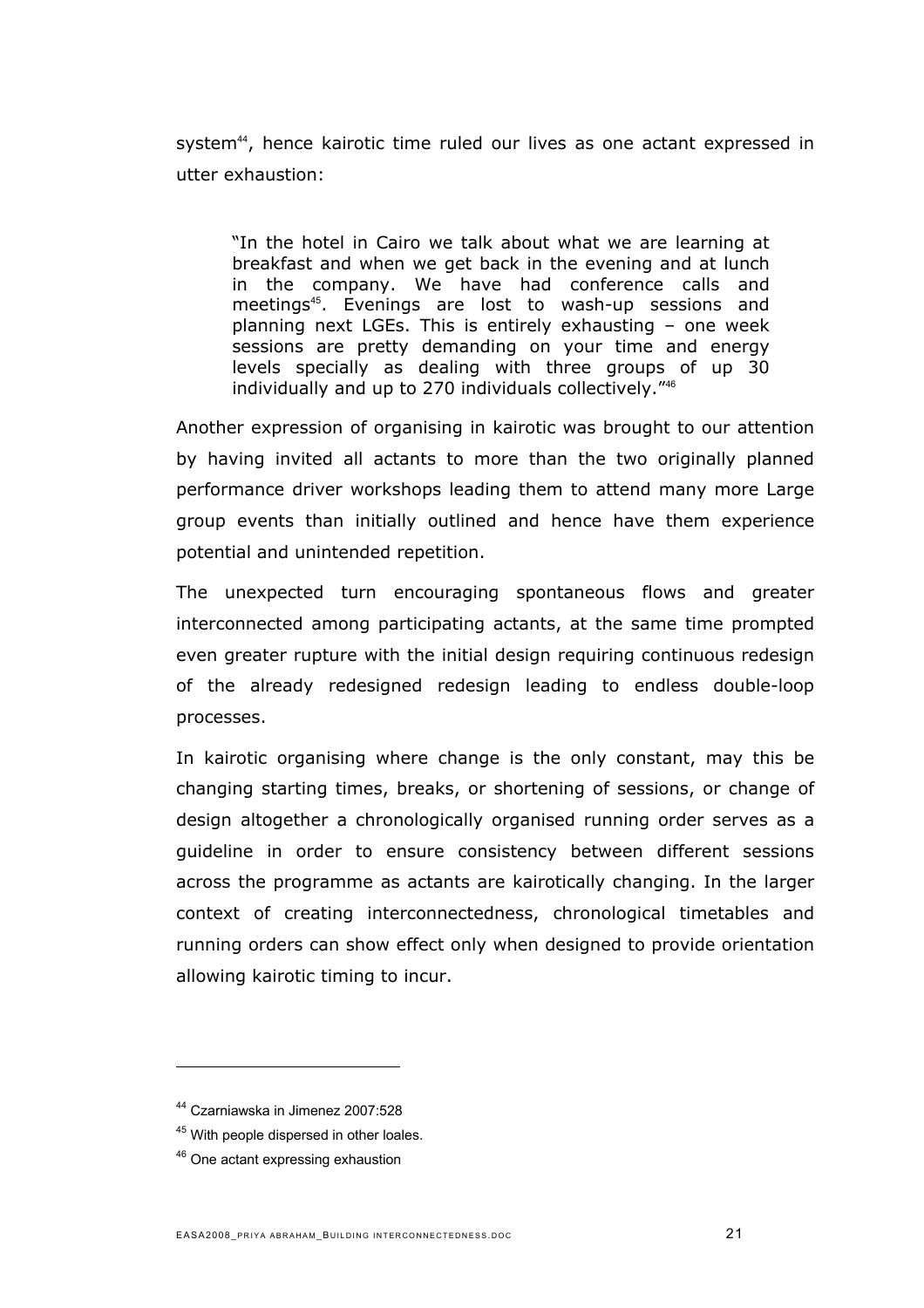In seeking a workable solution accommodating flight itineraries, family interests, and personal needs we started day one of the working week, that is Sunday after lunchtime working through rest of the week until day five COB<sup>[47](#page-21-0)</sup>. As idiosyncrasies of this net project are unusually diverse, so must the approaches within the setting, necessary to make it work. Nevertheless leaving one actant expressing his frustration about the kairotic understanding as follows:

"Culturally, there is a tendency for low level disruption, although this is not deliberate. Constant chatter, walking out to make or receive calls and poor time keeping, all make it difficult to keep sessions on track. A major triumph is getting them to turn off their ring tones."

<span id="page-21-0"></span><sup>&</sup>lt;sup>47</sup> Close of business day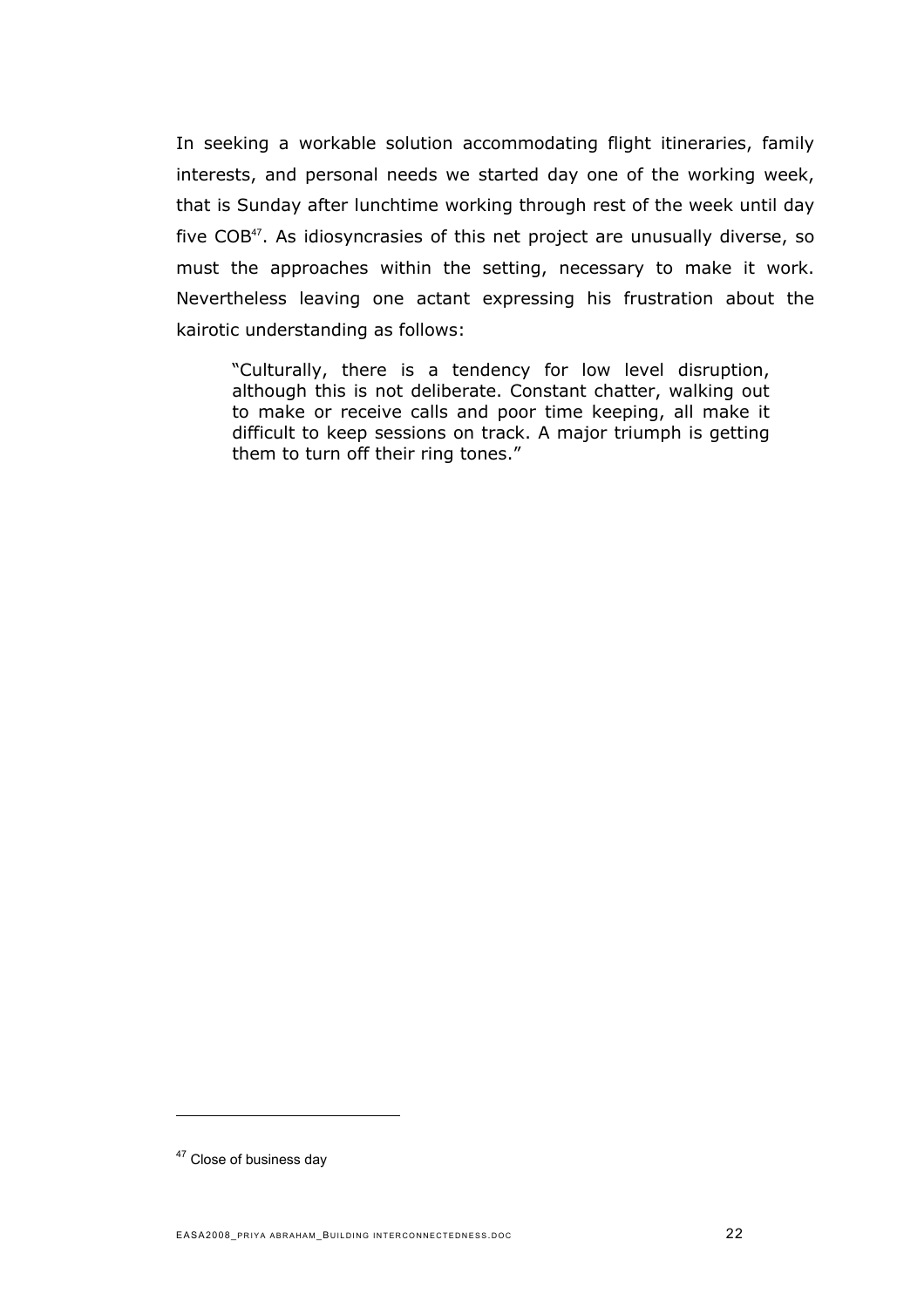### 1.1.DHUHR WA ASR[48](#page-22-0)

Actants are not only overcoming great distances in order to achieve embodied presence represented on organisation site, beyond having reached the microcosm they further need to accommodate several physical and virtual locations in one day usually regimented by a more or less predefined work load being synonym for time constraint.

Large size flat screens mounted at random intervals in the elegantly furbished hall featuring marble floors and state of the art interior design invite by-passers to stop and follow the latest development in the ongoing Lebanon crisis. Mobile phones keep ringing ceaselessly prompting owners to answer at fast pace, yet taking time to express concerns about the observed on the screen and herein their worries about friends and family members located in the war-ridden Middle East state.

Returning from the virtual visit a 360 miles east they intend to stop at their open plan office in the next-door building, which distance allows more phone calls to be answered. The quick visit serves to liaise with colleagues who happen to be there at the same time. Later, on the way to the canteen, situated again in the other building they stop for a comfort break, in whose facility you can, from selected toilet cabins hear ring tones in different styles, which of course, people feel obliged to terminate by answering.

By the time people manage to reconvene in the seminar room, 25 minutes past the agreed starting time individuals had physically moved over a number of locations with their attention being dispersed over numerous spaces often a few thousand miles away.

<span id="page-22-0"></span><sup>48</sup> Noon and Late Afternoon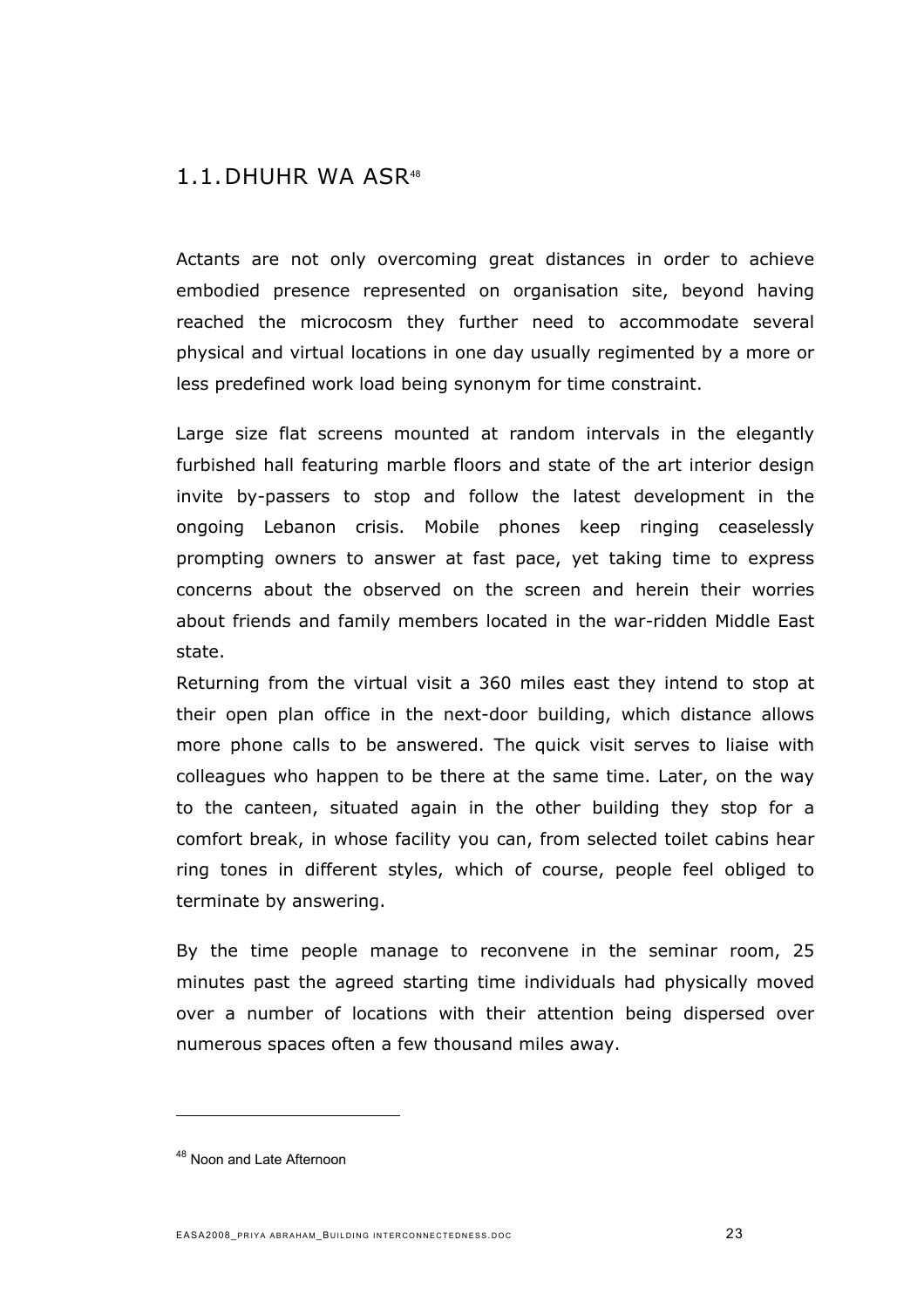One of many observed incidents and ongoings that greatly impact the flows of the interaction among actants next to space is time. Research data repeatedly pointed to importance to topic to all actants involved, thus the special attention. This found expression in the handling of breaks, comprising several forms such as comfort breaks, lunch break and in particular prayer breaks.

The Non-Muslims among the actants not being familiar with this practice, perceived these breaks as alienating and unusual, interrupting the flow of the working day unnecessarily. The result of this perception has created repetitive and often-circular discussions consuming considerable time whilst in the process of "organising" and hereafter. Conversations did not only include rhetoric of astonishment and alienation, but equally contained the search for solutions for handling the issue.

Prayer breaks were usually initiated by the muezzin's call of "allahu akbar" echoing from a few dispersed mobile phones vibrating on various tables in the seminar room.

One actant spelled out the following:

"I expected some cultural differences in the perception of time and punctuality and was not disappointed."

Here is an excerpt from one of her e-mails to other actants on this subject:

"There has been some difficulty getting started punctually or even moderately punctually. I made some random notes on things that help based on comments from participants and colleagues. Timings of sessions may change; prayer breaks will dictate timing. Participants will come and go as they please."

The structure of the working day is organised by two out of altogether five Muslim prayers, that is Dhuhr (noon) and Asr (late afternoon). These two prayers represent only a glimpse of the entire complexity illustrating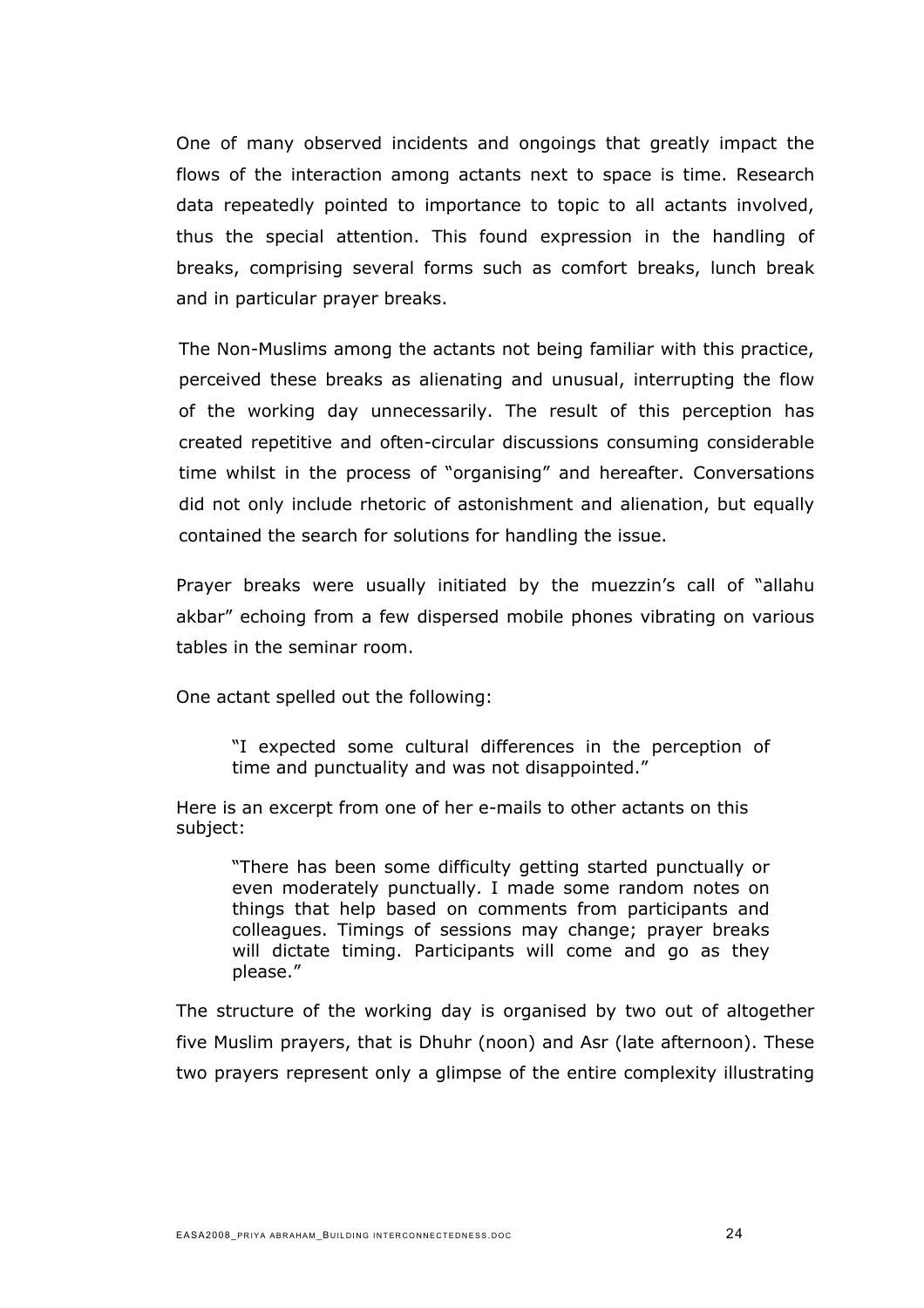exemplarily the real function of the classificatory system<sup>[49](#page-24-0)</sup> evoking abrupt and complete transformation of business life prompting activities of men and women into a certain direction.

Dhuhr is the time for the prayer between the declining of the sun & Asr, i. e. when the shadow of something is twice its own length. Asr is the time for the prayer immediately after the last time limit of Dhuhr until (just before) the sunset. As indicate the timing is closely related to the movement of the sun resulting in a continuous change of prayer breaks and herein impacting on the working day.

Prayer, the second pillar in Islam, is a fundamental piece in a Muslims life. It is the physical demonstration of devoutness that expresses unitedness regardless where you are on this planet. Sites become connected by belief. Yet, praying is a moment of transition and rupture, bringing participants together and yet separating them by gender– specific privacy openly expressed by women in particular. The course is abruptly altered by the adoption of a new rhythm<sup>[50](#page-24-1)</sup>: Some participants leave the seminar room, some stay. Participant feedback and participant observation assisted us with some insights pertaining to dealing with space in this matter. Often, women would leave the room to commandeer a smaller syndicate room for prayers. The larger group of male prayers would stay in the main seminar room to perform their prayers; others would use the time to make phone calls, chat with each other, simply roam around, go for a smoke in the outside smoking area, or pick up a coffee.

According to the rules of claustration female Muslim prayers would, in the odd scenario of staying in the main seminar room ask all males to leave, equipping me with the privilege to stay in the room. Reversely,

<span id="page-24-0"></span><sup>49</sup> Bourdieu 1977:159

<span id="page-24-1"></span><sup>50</sup> Bourdieu 1977:159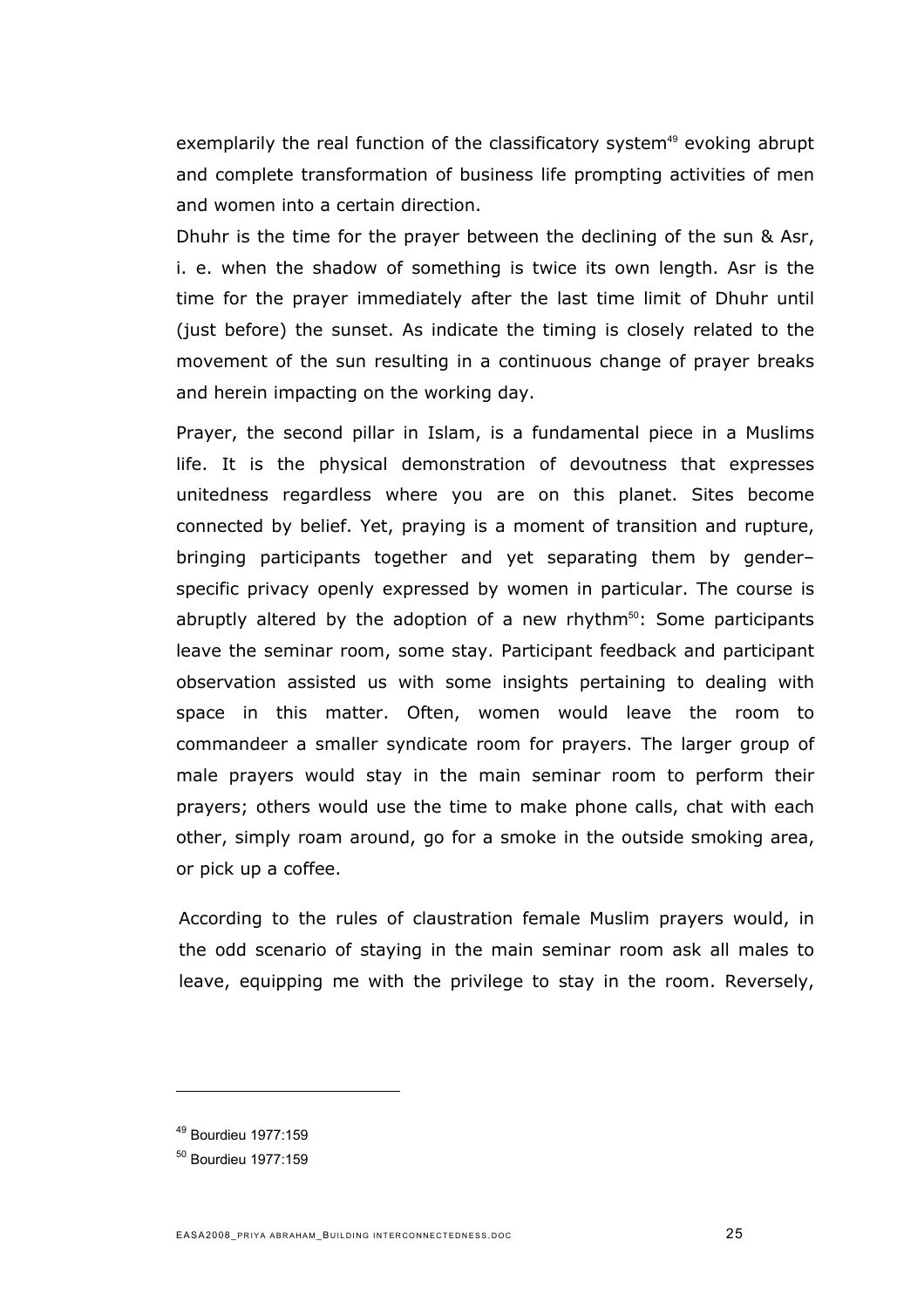male prayers did not seem to mind female presence in the room as long asthey did not move between them and the qiblah $51$  whilst praying.

The rhythm of the prayer breaks ensures the flow of the maintenance of the symbolic order, and herein its properties defined by the time consumed to recite raka'as $52$ , to organise oneself by space required according to the rules of claustration, and by the mental mode to reconvene cognitively and physically in order to resume with business matters.

This flow is not only accepted but welcome allowing individuals to connect with spirituality during a busy working day providing them with the opportunity to remind themselves of the essence of existence.

Flow from within out means rupture from outside in: From the point of view of some of the Non-Muslim actants breaks altogether, and in particular prayer breaks were perceived as nuisance primarily to the fact that people hardly return on time, or worse, sometimes never showed up again.

In the course of solution seeking breaks and prayer breaks were coordinated more accurately by reducing breaks in number and organising them in accordance with the prayer times effective in Cairo at that time<sup>[53](#page-25-2)</sup>. Depending on the perspective breaking and reconvening, and herein punctuality can be viewed as rupture or as flow.

Nevertheless, it is essential to understand the management of breaks and in particular prayer breaks on a cognitive level in order to manage business life in the Arab world, and to develop an emotional alignment towards it in order to actively contribute to the creation of flow.

<span id="page-25-0"></span> $51$  Qiblah is the direction to which the Muslims turns in order to perform their prayer. It is towards the Kaabah in Mekkah, whose direction is usually indicated in hotel rooms. Alternatively, when travelling Muslims sometimes use a compass for orientation. <sup>52</sup> Prayer units

<span id="page-25-2"></span><span id="page-25-1"></span><sup>53</sup> Consulting [www.islamicfinder.com](http://www.islamicfinder.com) proved to be of assistance to investigate concrete timings and thus align the day's structure accordingly.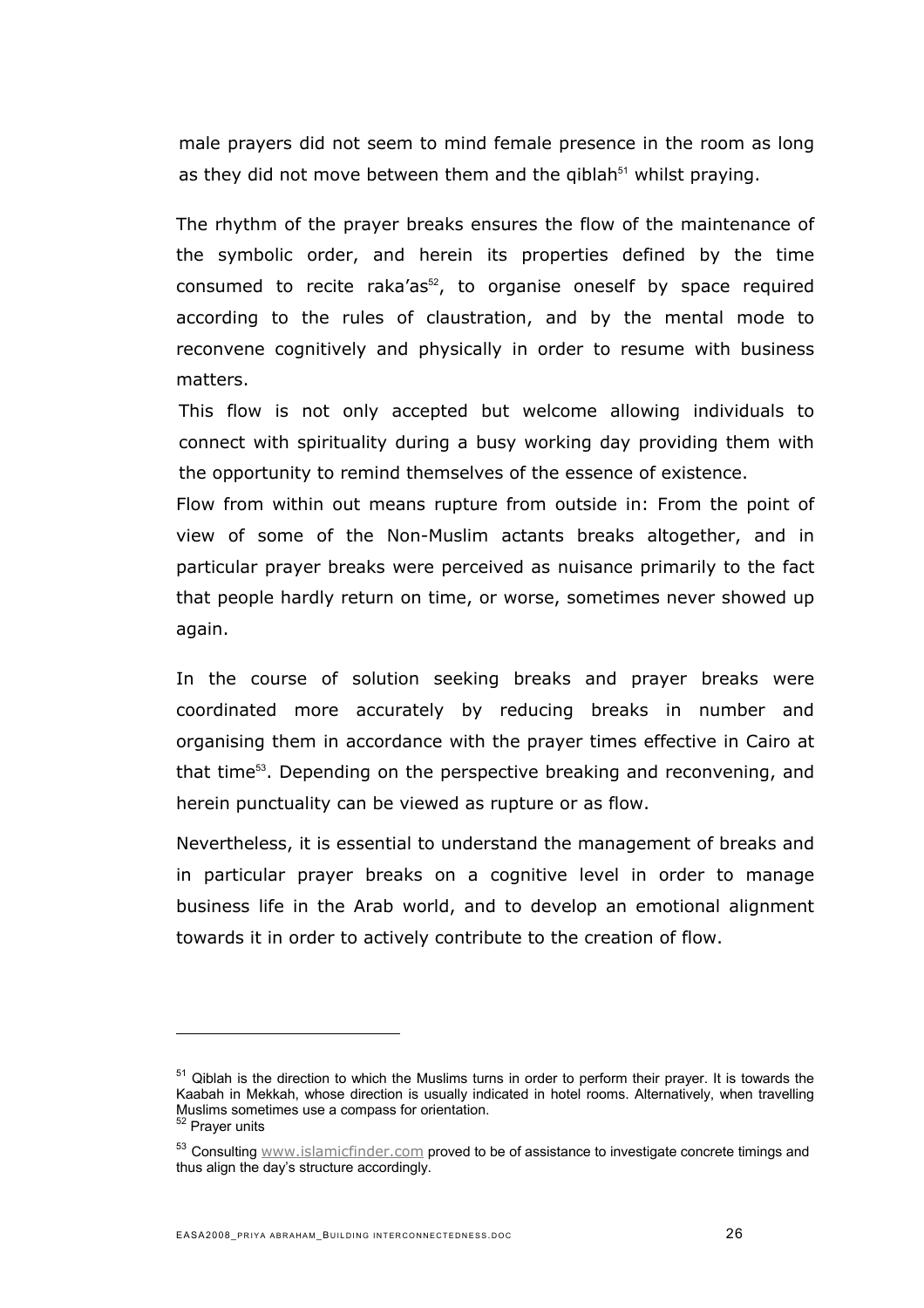# 4. DREAMING IT

This sections aims to explore the interconnectedness across multiple time and space during the design phase of the project, which means that planning and thinking at large is based on assumptions, imagination, and finally on dreaming.

Characteristic for this project is that only 20% of the overall project time is utilised in form of presence time, requiring physical presence for interaction whereas  $80\%$  of time consisted of response presence $^{54}$  $^{54}$  $^{54}$ . The latter might not be visible to an observer, and greatly but not exclusively consumes time during the design phase.

In the early days of the design, being unaware of this uneven distribution of time allocated, the consideration of relocating key actants becomes an important one based on the assumption that embodied presence is important.

In hindsight, the privileged position of reflexivity and introspection, allows recognising the extent to which sites are connected with one another. They are connected in such ways that the relationships established and formulated prior the embodied presence become more important than the embodied presence itself; otherwise the embodied presence would never materialise. Establishing the translocal connection is a porous endeavour with unclear ends, which even with good intentions and careful planning is difficult to define unless doing it and being in it. Local bundles<sup>[55](#page-26-1)</sup> of sitedness are power locales with their own pull factors; in the specific cases the pull factors are stronger on client locale with the number of actants being bigger there and herein commitment to working hours are stronger.

<span id="page-26-0"></span><sup>&</sup>lt;sup>54</sup> The body of calculation is base on the overall time spent on this project translated into consultant days and expressed in percentile. 55 Hannerz 2003:206

<span id="page-26-1"></span>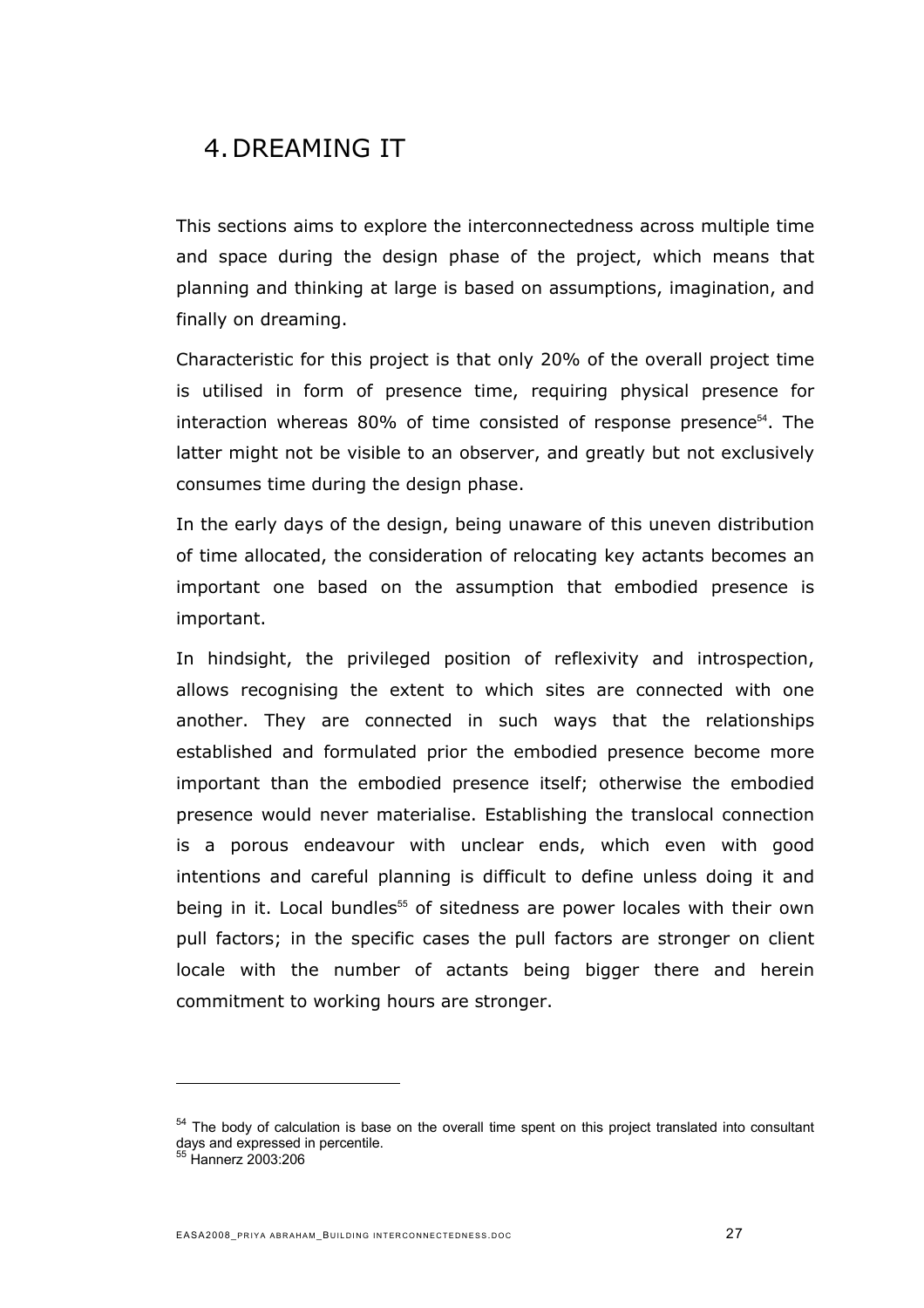At a later stage of the design phase, considerations of relocating key actants turns out to be appropriate to fulfil requirements in form of presence time. It, however, requires mobility of a significant number of key actants.

One of the many challenges during the design phase is the visualisation of time and space across boundaries and geographic locales as presented with a few selected examples.

# 1.2. CREATING TIME AND SPACE IN ONE LOCALE OVER TIME AND SPACE ELSEWHERE

- Programme manager: "We would need another meeting regarding rescheduling. Would tomorrow between 1400 and 1600 suit you?"
- Director: "That would be after COB. We need to ring this forward."
- Programme manager: "Sorry can't do. Am in a meeting. How about the day after tomorrow?"

Director: "Friday?"

- Programme manager: "Ah, right. I forgot. Then we have to postpone until next week."
- Director: "I guess so, however Ramadan is starting then, meaning we need to accommodate the concall early morning as working time during Ramadan is until lunch time."
- Programme manager: "I can come in half an hour early on Monday, so we can start as early as 0830."
- Director: "That will be alright. That will be 1130 local time, and for me 0930."

Programme manager: "Oh, where are you?" Director: "Zagreb."

As illustrated in this short dialogue, vagueness in time expression is typical at the very start of the design phase and transforms into prescriptiveness featuring high accuracy further into the project.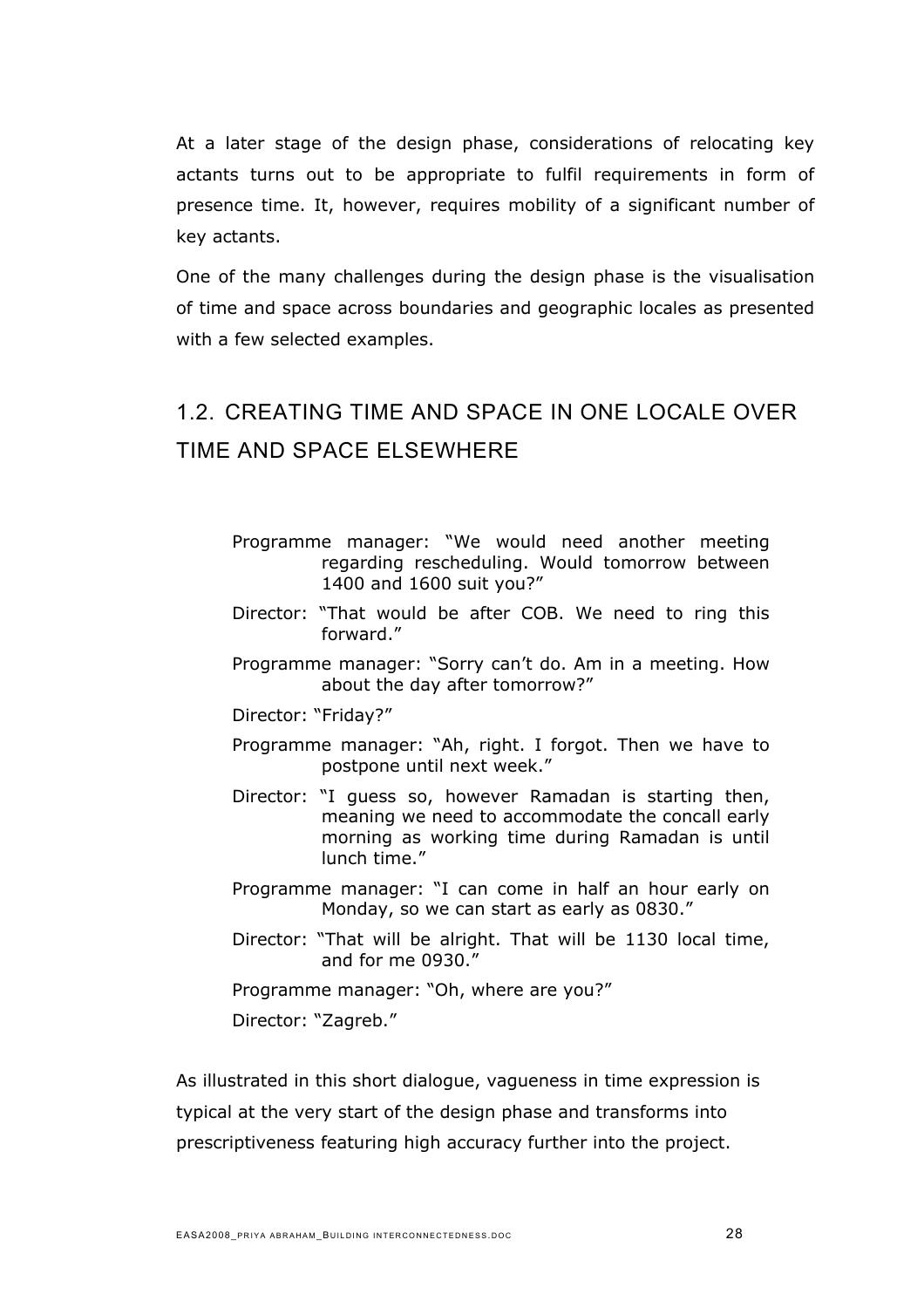Thinking the "Imagined" is similarly necessary for the organising of workshops and large group events requiring authentic visualisation of spatial prerequisites. The design, for which moving a greater number of actants is inherent, necessitates multi-purpose rooms; that are three rooms, one next to another connected with separating walls. The design, at first, included a smooth transition from smaller group intervention directly to one large group events, which only at later design stage became clear was impossible due to the infrastructure avaiable. A onehour time investment was necessary for transforming rooms, a necessary time prerequisite needed to be included into the design at a later stage, again requiring some considerable time investment for reworking.

Electronically mediated images and symbols of representation both at micro-level illustrating rooms and setup as well as office buildings and office space helped gain a better understanding of organisational culture and its symbols. E.g. company values painted on office walls in both Arabic and English.

Thinking the other location requires "time-space compression"<sup>[56](#page-28-0)</sup>, a sense of dramatically reducing distance in your imagination in order to be able to plan the unplanable. Bridging knowledge gaps and creating understanding by establishing processes in means of e.g. forms is what helps greatly in understanding and in clarification. The importance of using both, emails and concalls is stating the obvious. Less obvious is the utilisation of time and space within "the available time and space" for informal conversation, be it at the office coffee machine or at the airport security check, helped flow of information and thus, become important hubs for knowledge excavation and further its dissemination. Nonaka refers to this sace as "ba"<sup>[57](#page-28-1)</sup>, where information is interpreted to become knowledge. Ba is based on interaction unifying physical space, virtual

<span id="page-28-0"></span><sup>56</sup> Harvey 1989 in Tomlinson 1999:3

<span id="page-28-1"></span><sup>57</sup> Nonaka, Toyama, Konno in Little, Quintas, and Ray 2002:49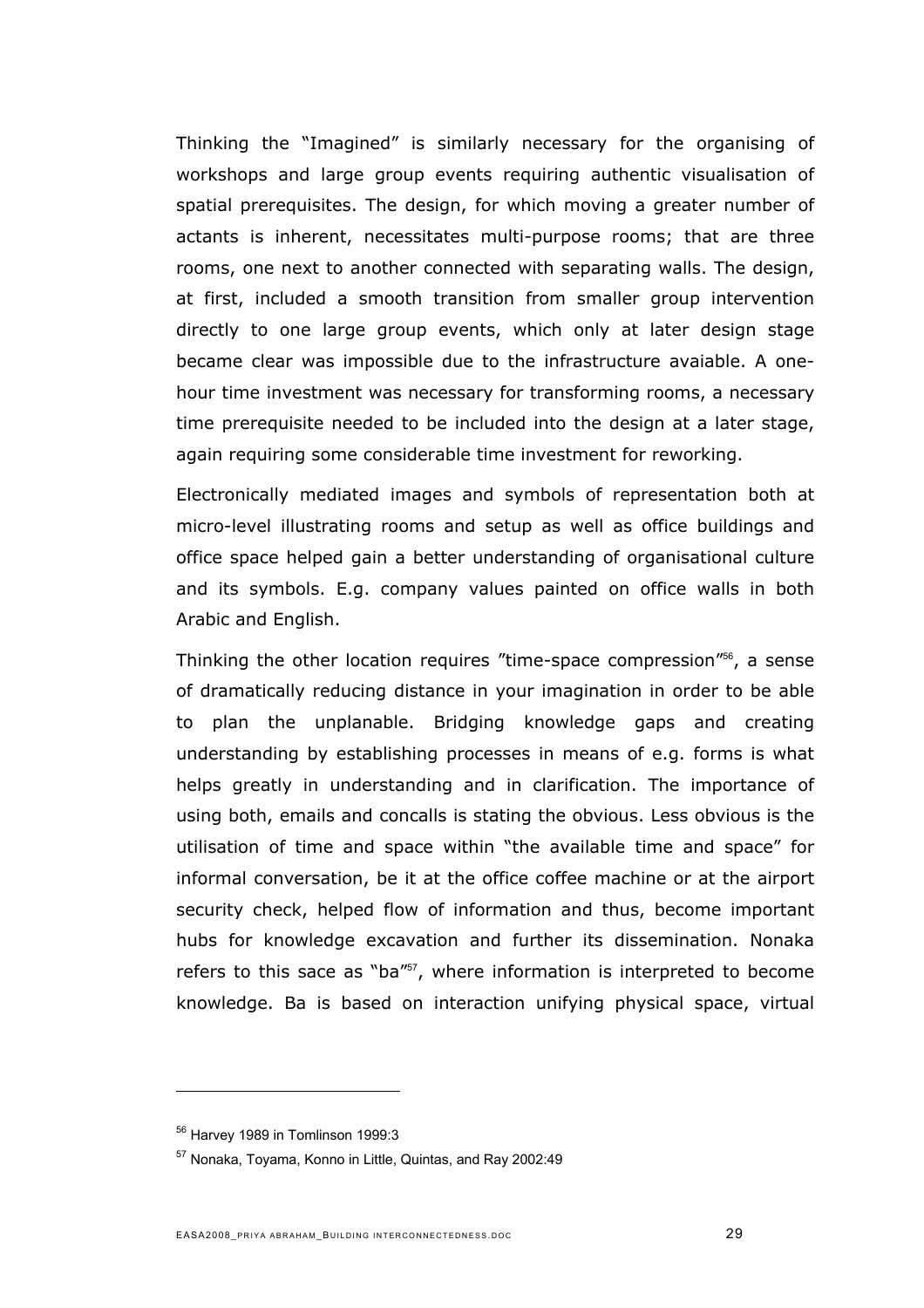space such as email, and mental space such as shared ideals, again being highly contextual<sup>58</sup>[.](#page-29-0)

### 1.3. "TO CAIRO IN LESS THAN TWO HOURS"

The catch phrase does not refer to travel time but to the time invested, namely two hours to extricate one key actant from existing commitments in order to make him available to travel to Cairo. This intervention, at very short notice, was necessary is one example to be to handle continuous changes throughout the project.

Changing workshop content on short notice, reschedule sessions, different time formats altogether, cancellations three weeks before actual date, all of this has a major impact on several actants' availability, competing with actants' working time allocated on another project, all clear rupture at many ends established in response presence with a final impact on presence time. Clearly, those changes had little or no impact on extent of presence time but difference was shown in dates. Conversely, the impact was greatly shown on the extent of response time, in which many actants involved: Re-establishing flow found expression in resource allocation seeking those with necessary capabilities to deliver the work required. One consequence of the changes was the necessity of long term stays for some of the key actants, which in the perception of many was at large a rupture for the quality of life, caused by extricating themselves from existing commitments.

On interpersonal level, rupture is expressed by aggravation over continuous changes resulting in a lack of trust how can you say this – reference!!, although reliance on others is a critical success factor by actants. Aggravation expressed by one actant is shown as follows:

<span id="page-29-0"></span><sup>58</sup> Nonaka, Toyama, Konno in Little, Quintas, and Ray 2002:49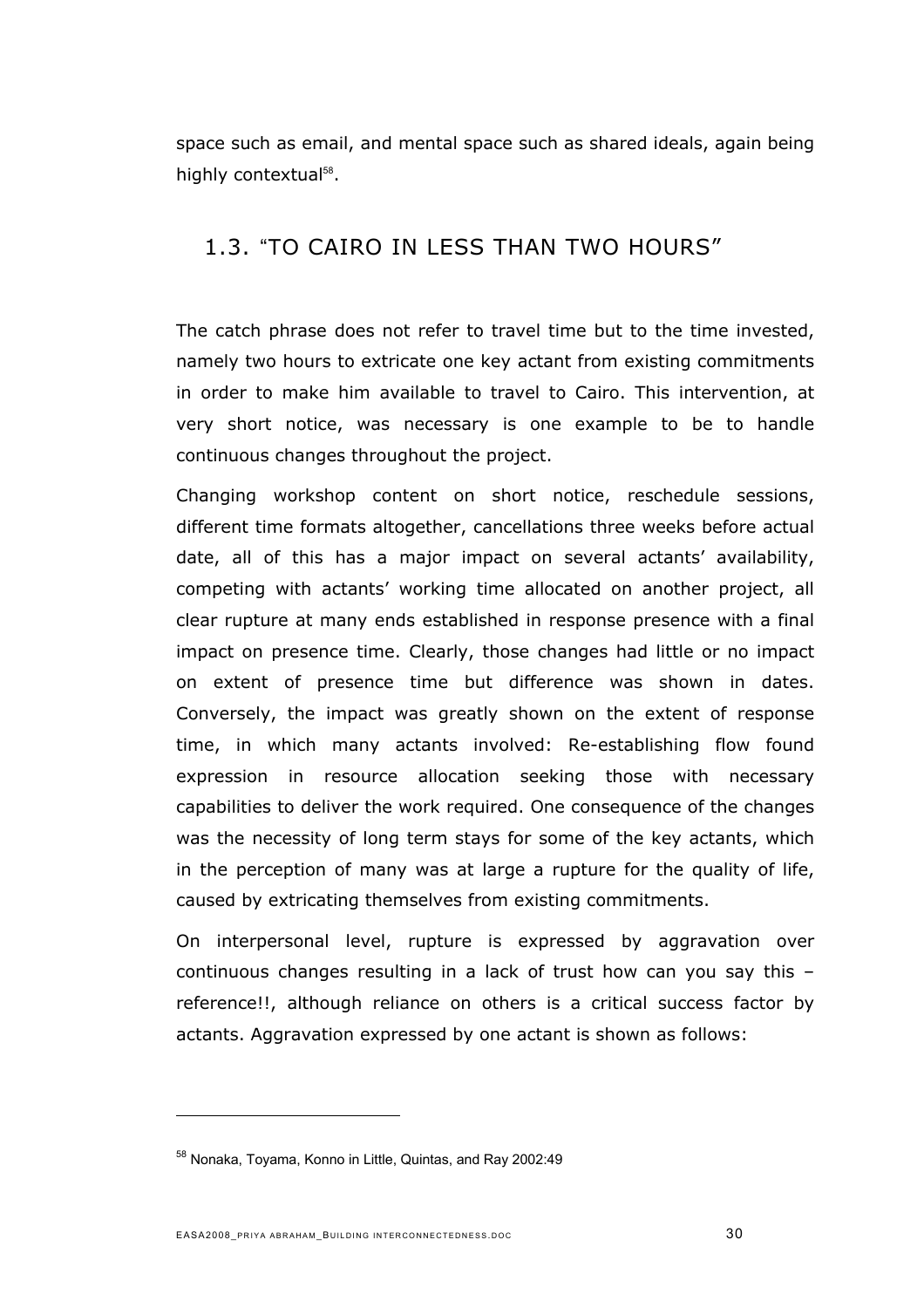"… they don't seem to understand the nature of our business world, where people schedule their work well in advance (up to a year in advance in some cases) and expect schedules to be kept to."

In conclusion, one can state that the section about response time is fairly brief in comparison to thick description of presence time, e. g. bus rides, prayer breaks, although most of the time was spent in response presence. This clearly mirrors the challenge of response that is idiosyncratic for all global projects; that is the difficulty to put the intangible and the "Non-experiencable" into thick descriptions.

Frequent feedback as reported by key actants shows that the comfort zone within response time is often found in the critical period of time difference normally at two to three hours depending on the location of other actants and an temporaly shifted working week due to the Egyptian working week lasting from Sunday to Thursday. Those two to three hours usually starting early afternoon and Friday were usually used for reflection, planning and reworking.

One other important insight is that embodied presence can only be reached by prior response presence as illustrated consuming a significantly larger proportion of overall time. Further expanding on Appadurai's notion of "scapes<sup>[59](#page-30-0)</sup>", I call this space "brainscapes", aiming to describe the wealth of knowledge created in non-defined deterritorialised physical places and non-physical spaces, and greatly contributing to the successful materialisation of global projects. Only at a much later stage in such projects, if necessary at all, physical vehicles of deterritorialisation and interconnectedness such air carriers and mini-buses gain significance, namely for transforming response presence into embodied presence, and resulting in the materialisation of the latter in one place.

<span id="page-30-0"></span><sup>&</sup>lt;sup>59</sup> These are "building blocks," as Appadurai suggests, of contemporary imagined worlds. An alternative spatial rendering of the present, one that is not "fixed" as a typical landscape might be, but which are of various, disjunctive sizes, amorphous, and flowing. In Appadurai 1996:33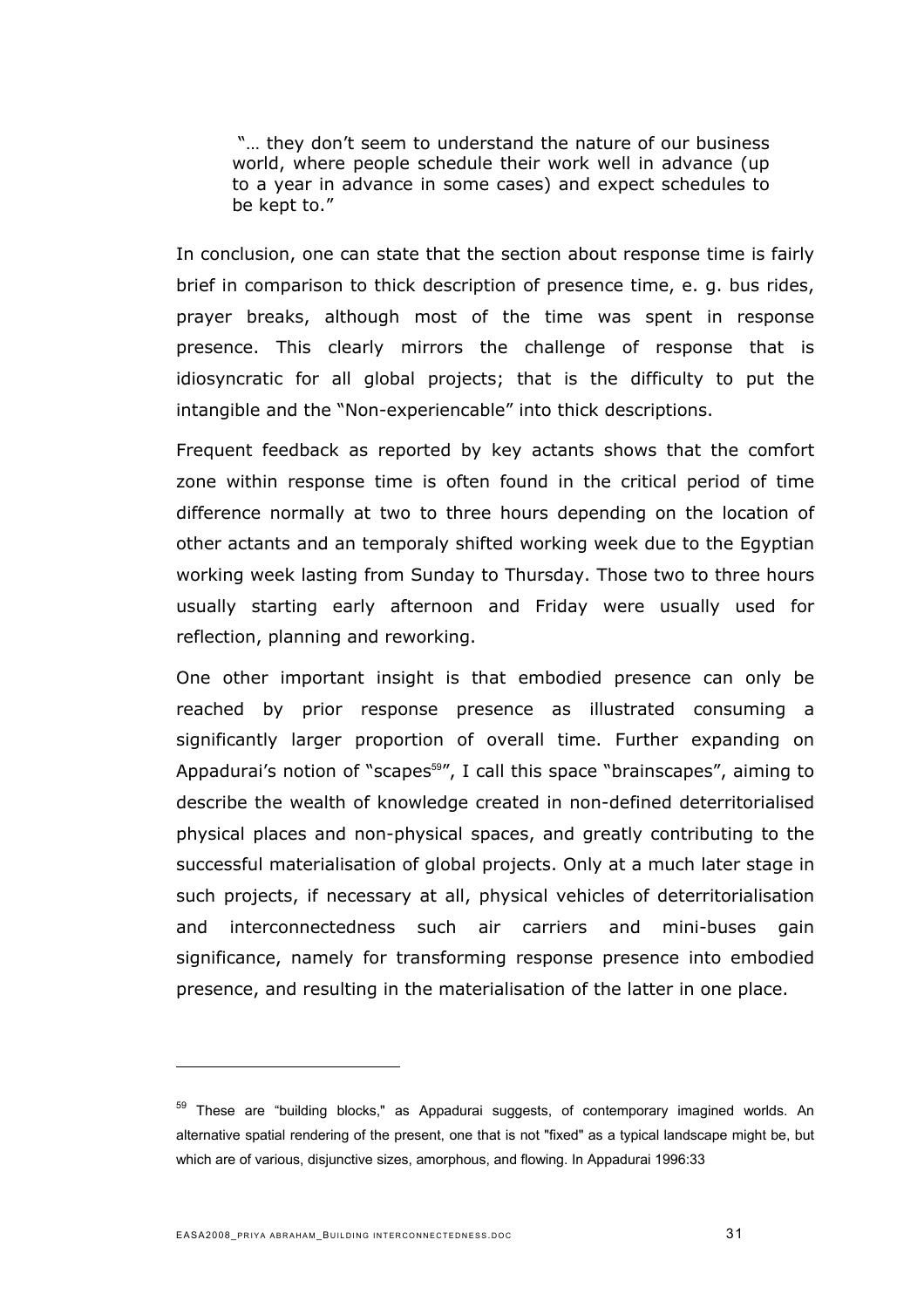The earlier mentioned "ba" is not bound space either, nor is it reduced to communities of practice, but features on-line networks, documentation, and databases as well as in the specific case of Seven Eleven Japan is the extensive on-the-job training i.e. the "Burabura Shain", the Walking Around Employee<sup>[60](#page-31-0)</sup>. Nevertheless, the ba disregards the richness of diversity from places and spaces.

Regardless of shrinking physical distances, be it within the city limits of Cairo or over a few thousand kilometres, the concepts of embodied and response time has been explored.

Now it is time to turn to financial implications.

# 5. TIME IS MONEY – WHAT IS SPACE?

This article looks at ways how to understand the social qualities of globalisation with its modalities of interconnectedness unique to this project setting. The proposition that globalisation creates a certain homogenisation preferably promoted by writers covering economic mechanisms may be correct when stating that the global is determined by financial power, and in fact emerges from the juxtaposition of the national and the global. Nevertheless, this point of view deserves a closer look.

The disjuncture of virtual and material temporalities is often expressed in organisations' divergence between a) manufacturing capital and b) materialising capital, which seems to be a major key characteristic for the specific study displaying the overlap of the national and the global.

Manufacturing capital advances global-economic features like hypermobility and time-space compression, of which both are not self-generative<sup>[61](#page-31-1)</sup>. They are the process of the actions created by the actants of the net, the latter acquiring an "actorial" identity from these

<span id="page-31-0"></span><sup>60</sup> Nonaka, Toyama, Konno in Little, Quintas, and Ray 2002:52

<span id="page-31-1"></span><sup>61</sup> Sassen 2001:262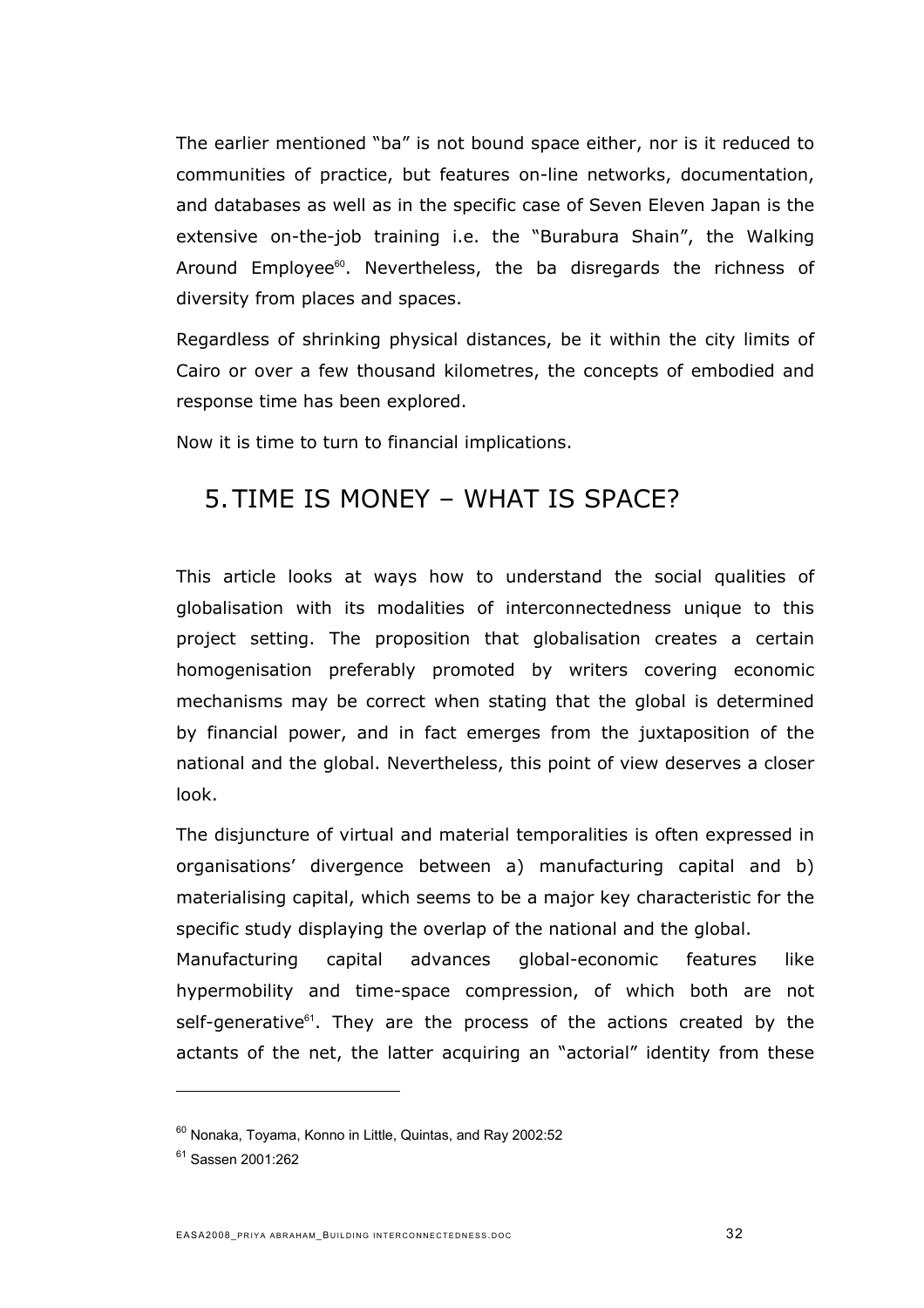actions<sup>[62](#page-32-0)</sup>. They are produced and reproduced by individuals by physically flowing back and for, by means of mini-buses, and cars, or airplanes greatly contributing to cash flow movements on a global scale. At microlevel the individual actant, facing tedious journeys on jammed desert roads may be more concerned with jams and traffic signs. Those being subject to air travel may be irritated about security controls and worry about delays. Frequently observed in this study, often individual actants are unaware of their contribution to global finance flows, which to many are entirely beyond the individual's control as a result of the interconnectedness of financescapes $63$ , that is the disposition of global capital sometimes mysteriously and yet rapidly moving: currency markets, stock exchanges, and commodity speculations.

The second, that is the materialisation of capital is portrayed in the production of the management development programme. This includes the nitty-gritty of finance doing on daily basis, yet embedded in the larger pull and push factors of the finance world. This is illustrated at its best in global endeavours presented at hand. Going through figures, updating Excel sheets with data, watching payments fall due and their realisation only months after delivery all based on project level, feeding into the flows of financial streams at large. Often, the global is counting on a jetlag between the locales. The duration of manufacturing capital by the production of a management development programme requires irregular intensity over the period of one year and allowed the financial service production of the client organisation to use the capital for shorter-term operations.

The projects itself is a production of the global economy. Sassen argues,

"... that globalisation has contributed to a series of economic activities that take place in national contexts but that are sufficiently novel in some of their features (organisational and

<span id="page-32-0"></span><sup>62</sup> Lindberg, Carniaska 2006:294

<span id="page-32-1"></span> $63$  Appadurai 1996:34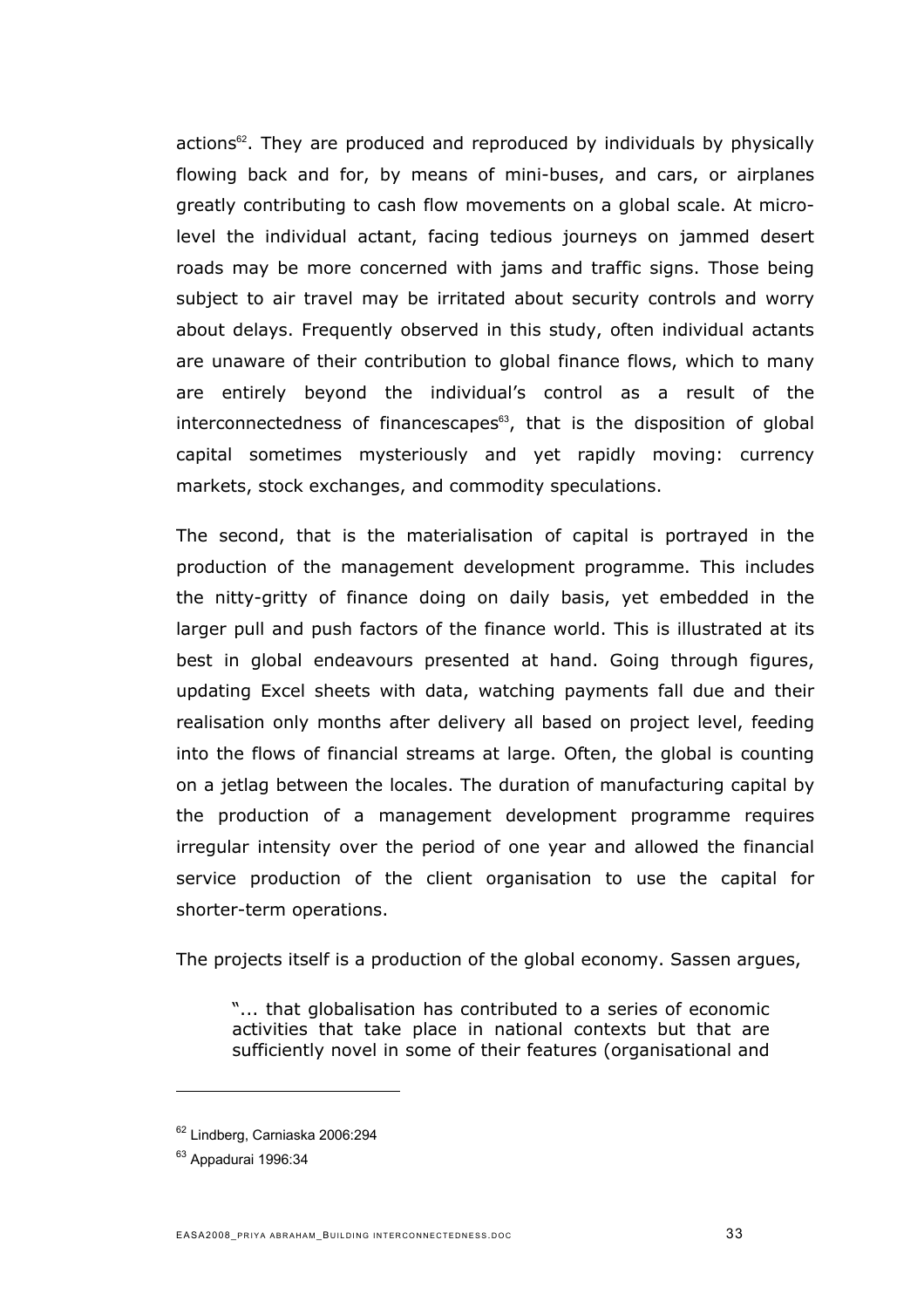locational) so that while they do not appear to violate existing regulatory frameworks, they cannot be said to comply with them either."[64](#page-33-0)

The mindset about time and space in the form of the national is reminiscing about the past, occasionally shown by expressed statements and displayed behaviours by some of the net's actants. However, the current excavation shows that the national is a time that looks to the past and inherits a future.<sup>[65](#page-33-1)</sup> Two national pasts and futures, that by a first casual project definition happens to be British and Egyptian. In the being, the actants produce a new one taking place in the presence, when waiting at the airports in Istanbul, Vienna, Zurich, and Stockholm, when being driven along Alex dessert Road, when interacting with each other.

### 6. WHAT TO LEARN FROM THIS?

Interconnectedness does not just mean people moving from one locale to another. It means changing the meaning of social interaction in the course of doing, and by that changing the nature of the locales. Herein, ideally this adds to the awareness and the learning of the individual actant participating and contributing, thus establishing and reestablishing this redistributive practice of changing the meaning.

Vehicles of physical transportation regardless if limousine, airplane, mini-buses are a place of transformation, inhabiting the change of cultural practice, experience, and identities.<sup>[66](#page-33-2)</sup> Vehicle contributing to deterritorialisation, i. e. "the loss of the natural relation of culture to geographical and social territories"<sup>[67](#page-33-3)</sup>; they are not a loss but a shift incorporating new geographical and social territories, hence true vehicles of interconnectedness. This perspective is one that decision-makers in

<span id="page-33-0"></span><sup>&</sup>lt;sup>64</sup> Sassen 2001:266

<span id="page-33-1"></span><sup>&</sup>lt;sup>65</sup> Sassen 2001:269

<span id="page-33-2"></span><sup>66</sup> Tomlinson 1999:106

<span id="page-33-3"></span><sup>&</sup>lt;sup>67</sup> Garcia Clancini in Tomlinson 1999:107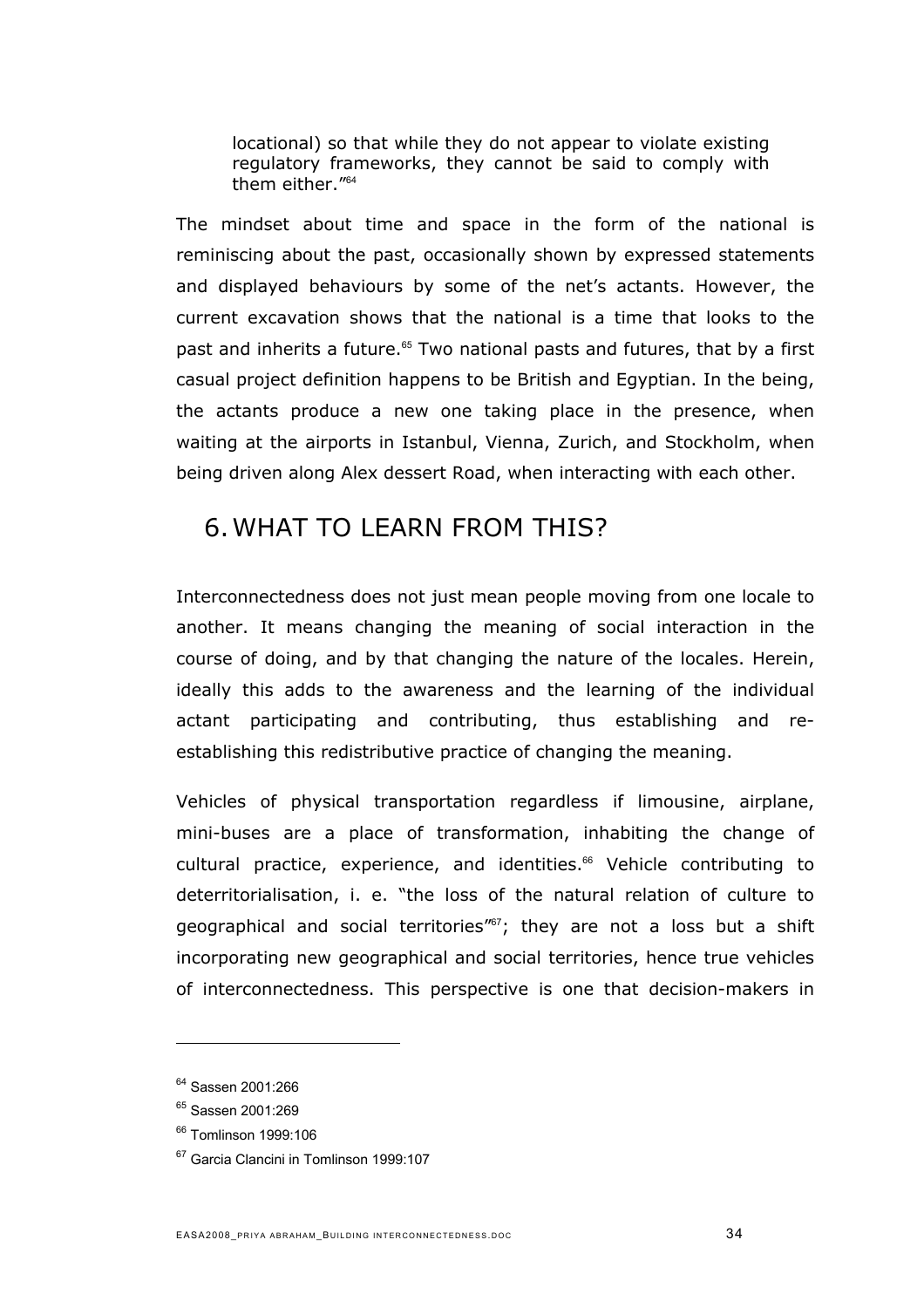organisations in charge of introducing means of transport such minibuses may not consider at its full extent.

Senior management's intention by establishing the mini-bus system may lie in the necessary practicality of shipping the workforce over long distances to their jobs in order to get their daily portion of tasks and responsibilities accomplished. This encourages the view of seeing the organisation as a purposeful instrument and adaptive mechanism.

However, as an anthropologist I view the mini-buses not as a cultural artefact, a separate component alongside others, in the discipline of Organisational Behaviour often labelled as "Shared values<sup>[68](#page-34-0)"</sup>. In contrast, I understand the transportation system as an integral part of "Is" culture, a generative process in the form of a mobile vehicle that shapes meaning and derives its interpretations as generating travel between centre and periphery. By regarding culture as a root metaphor, its dynamic aspect of "organising" becomes transparent away from the static notion of "organisation". The earlier is a particular form of human expression<sup>[69](#page-34-1)</sup> contributing fundamentally to the existence of the "organisation". This is a continuous process; of which senior managers are an integral part, however cannot control it.

The process of the action net as a set of meanings constructed and negotiated in social interaction<sup>[70](#page-34-2)</sup> implies that the social reality of time and space inherent to the action net is continuously created, recreated and changed, and thus is an "Is" culture.

In accordance with Smirchich's view of organisational culture as a root metaphor, I believe this perspective a significant contribution to supporting the earlier named "Brainscapes".

"When culture is a root metaphor, the researcher's attention shifts from concerns about what do organizations accomplish

<span id="page-34-0"></span><sup>&</sup>lt;sup>68</sup> Based on McKinsey's 7-S framework

<span id="page-34-1"></span><sup>69</sup> Smirchich 1983:353 in Jimenez 2007:269

<span id="page-34-2"></span><sup>70</sup> Garsten 1991:5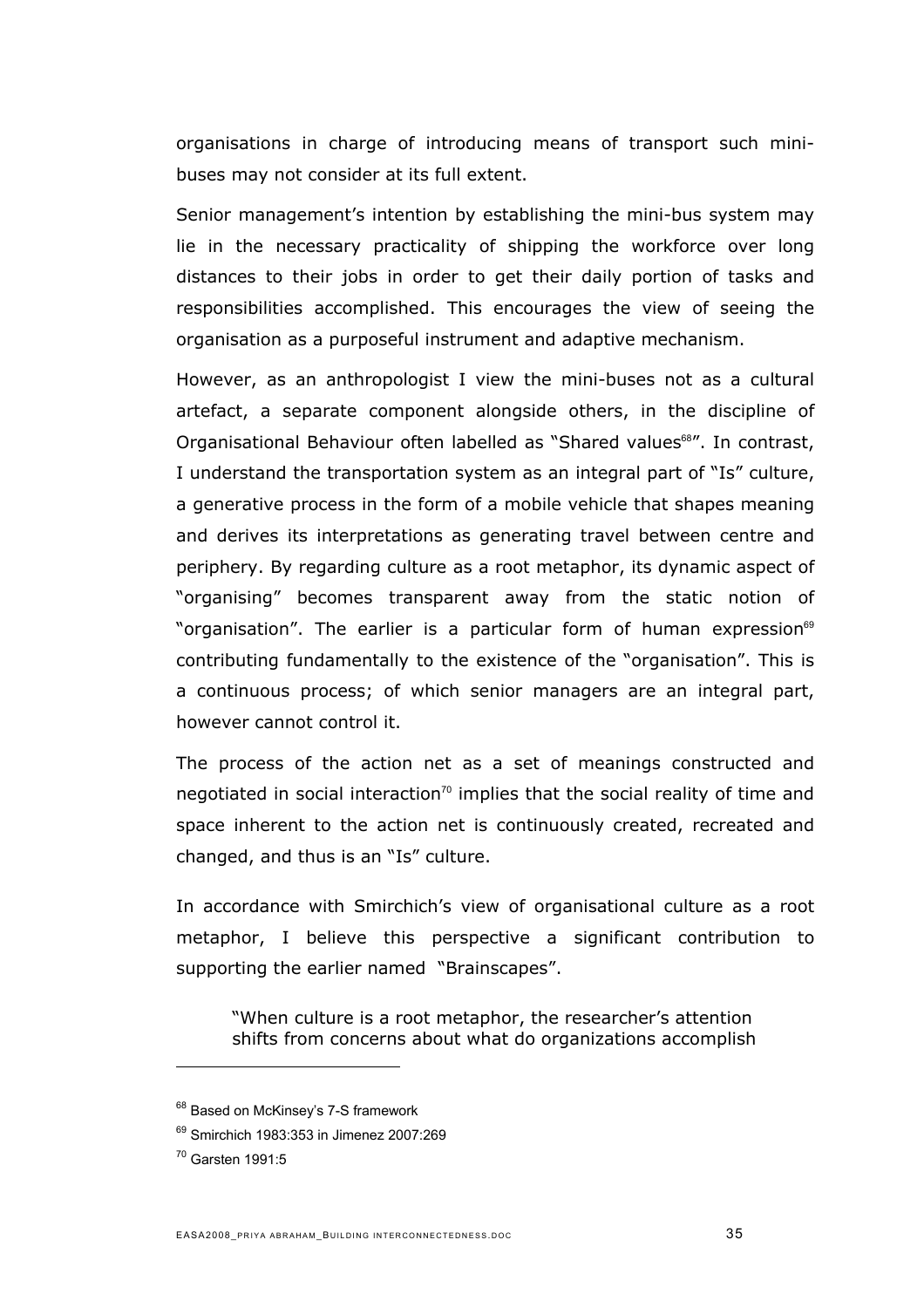and how may they accomplish it more efficiently, to how is organization accomplished and what does it mean to be organized"[71](#page-35-0)

"Brainscapes" is also an expression of deterritorialised "Is"-culture, a combination easily claimed to be an oxymoron. Yet, is idiosyncratic for this project. When "Is"-culture is something an organization *is;* describing the negotiated and shared meaning that emerge from social interaction, hence imported by individual actants, then it is organised and reorganised by actants in the role of footloose cosmopolitans<sup>72</sup> creating and re-creating new space beyond prescribed territorial boundaries. This allowing temporal and spacial space "in between" to giving ground for newness altogether.

If senior management allowed organisational culture "to breathe" more of rather than treating it as prescribed artefact, then "brainscapes" would become more self-generative<sup>[73](#page-35-2)</sup>.

Flows and ruptures occur at both micro-level, presented as data from participant observation, and macro-level, that are second order findings<sup>[74](#page-35-3)</sup>, namely the re-interpretation from micro-level outcome. At micro-level actants experience the impact on a daily basis on their every-day doing. In the role of footloose cosmopolitan, it disconnects them to having access to a widely accepted work-life-balance, at macro-level it may include the flow of meaning between greater locations and new cultural approaches, often unintended such as the development of an IS culture on company buses shipping people back and for.

Ruptures are at many ends at the very macro level between the globalised elite contributing the reproduction of there very order anew on

<span id="page-35-0"></span><sup>71</sup> Smirchich 1983:353 in Jimenez 2007:269

<span id="page-35-1"></span><sup>72</sup> Hannerz 2003:104

<span id="page-35-2"></span> $73$  Necessary prerequisites such as authentic leadership and a favourable environment are not discussed here as it is beyond the scope of the topic.

<span id="page-35-3"></span><sup>74</sup> Kriwet 1997:36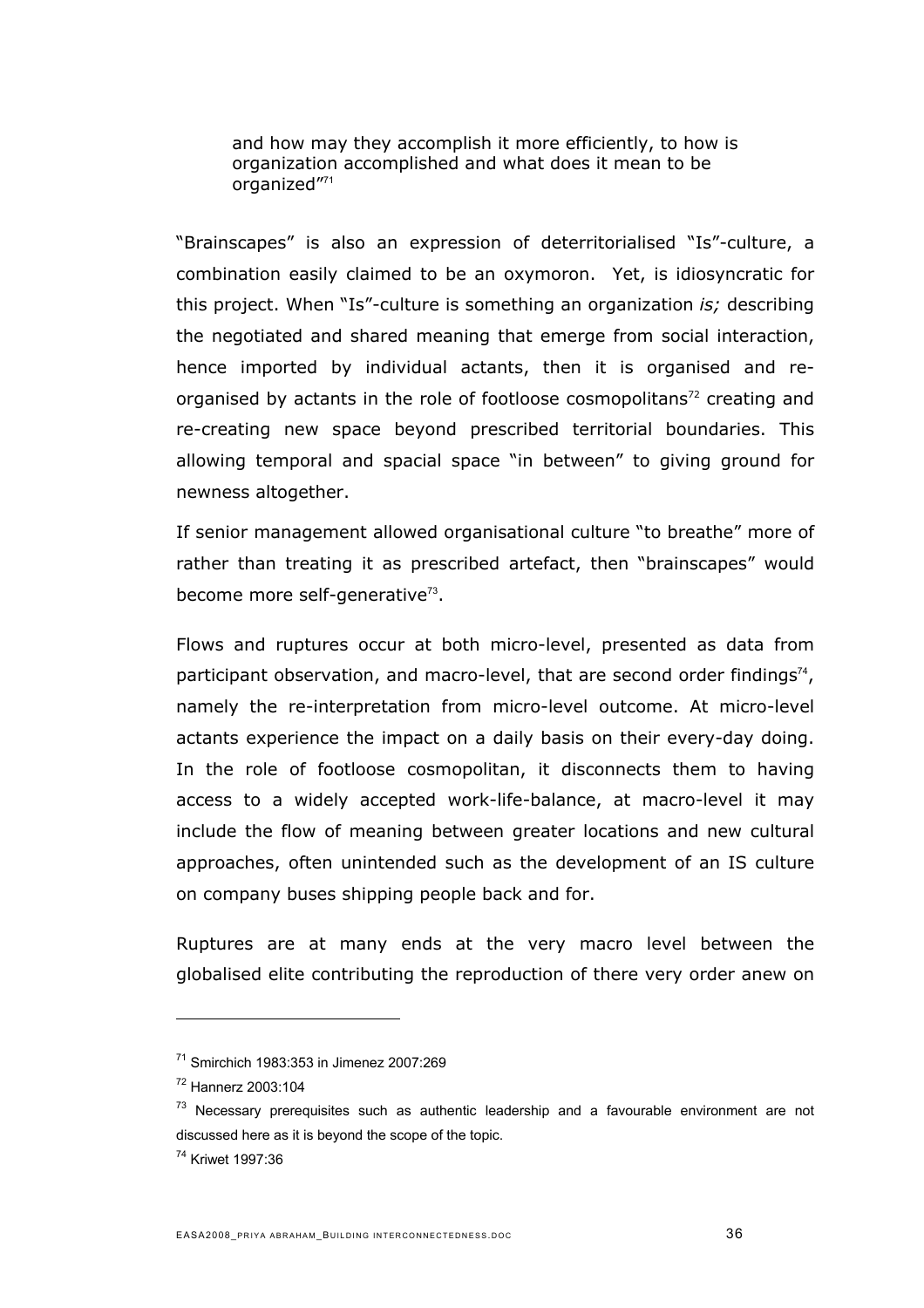a daily basis, and individuals viewing aircrafts and glittering mini-buses from afar having limited or no access to it; and at micro-level, within families between those who are on the move and those who stay back home.

Interdependency of flows and ruptures explicitly illustrated by example of prayer breaks, where at project level praying was often perceived as rupture and only at macro-level prayers may be synonym for flow, when in the course of praying one connects with the universe and interconnects with all other prayers in the same time zone.

Interconnectedness goes beyond of time and space. It is located in the supra-national, which is beyond nation-state boundaries with usual tangible properties such as passports, visas, metal frames, CCTV cameras, and security passes. The supranational is less tangible, far fuzzier, defined and redefined continuously as illustrated by the means of financial contribution delivered by the globalised elite, of which actants are largely representative.

Clearly, all of the presented is the outcome of some anthropological research in the specialist area of business anthropology. Micro- and macro-level findings are based on participant observation with the usual challenges and ethical issues inherent to this approach.

This example plus recent publications from both, anthropology and nonanthropological disciplines debating the current and the future qualities of globalisation trigger the question what are the unique knowledge contributions from anthropology, possibly leading to a necessary strategy formulation on "Quo vadis anthropology".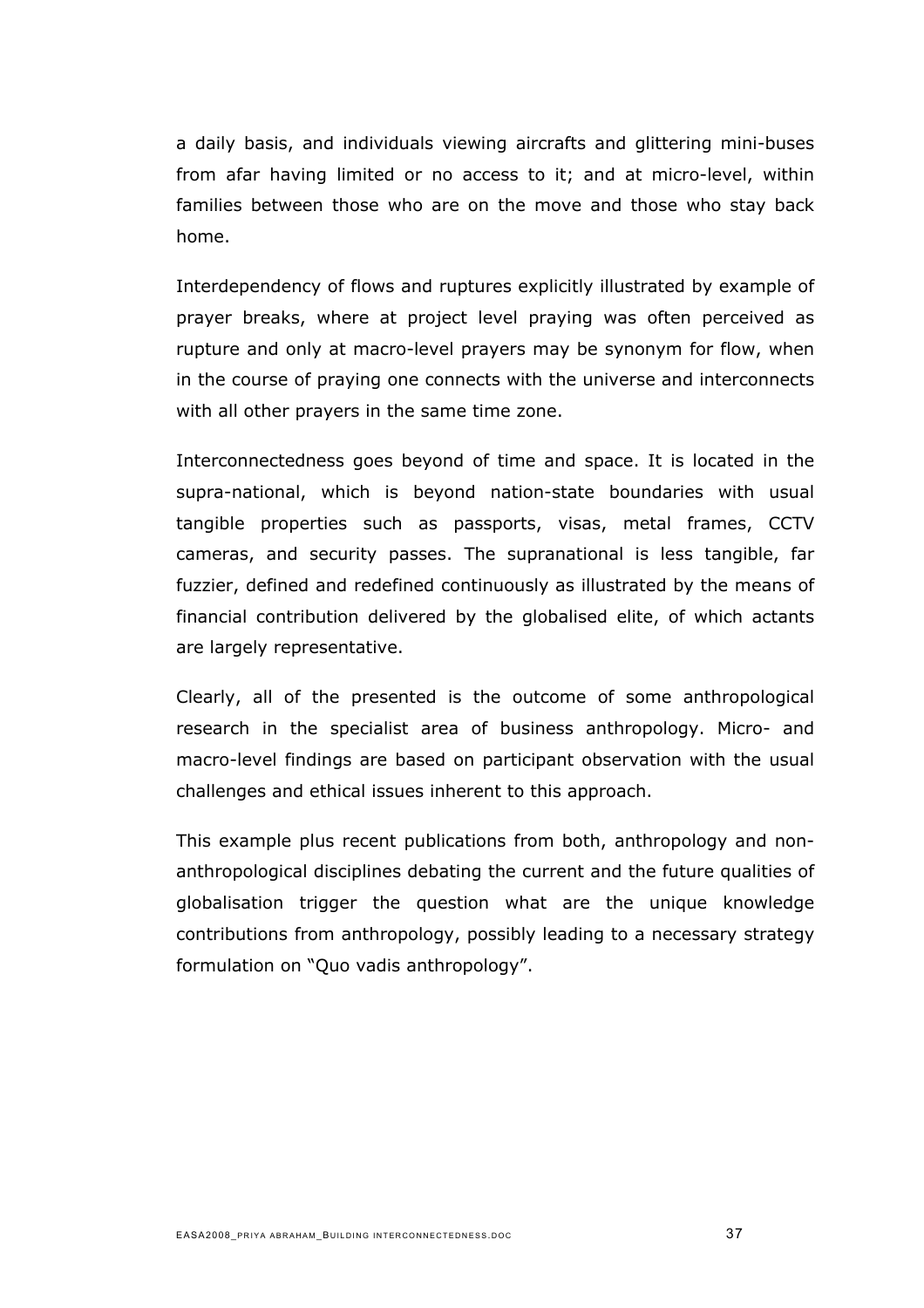# 2. ANTHROPOLOGY AS COMPETITIVE ADVANTAGE

Based on this study I will illustrate some implications as well as current and future challenges for our discipline.

# 2.1. FROM FOOTLOOSE COSMOPOLITAN TO "DISCIPLINE COSMOPOLITAN"

In the course of illustrating global interconnectedness based on one large and complex project, it becomes transparent that the social qualities of globalisation require the researcher to dwell on a broad spectrum of disciplines utilising versatile skills and competencies.

The knowledge of theoretical frameworks built around the notion of culture, the in-depth understanding of culture embedded in its context, the competent handling of the methodological tool box– all these are key when researching the social qualities of globalisation and thus become a strong competitive advantage for the anthropological discipline.

"Anthropology does have unique gifts to bring to business. We have better ways to talk about the super organic than do other disciplines. Whether culture exists or not, people do think it does. Managing the intended and unintended consequences of this perception can be a critical force in the lives of corporations and in the well-being of their members."[75](#page-37-0)

Aguilera, an organisational anthropologist in his statement clearly fixes the benefits of the discipline to organisational boundaries. I would widen this tight concept and claim it to be beneficial for the implications of globalisation at large. By stating this, it is necessary to mirror this

<span id="page-37-0"></span><sup>75</sup> Aguilera 1996:741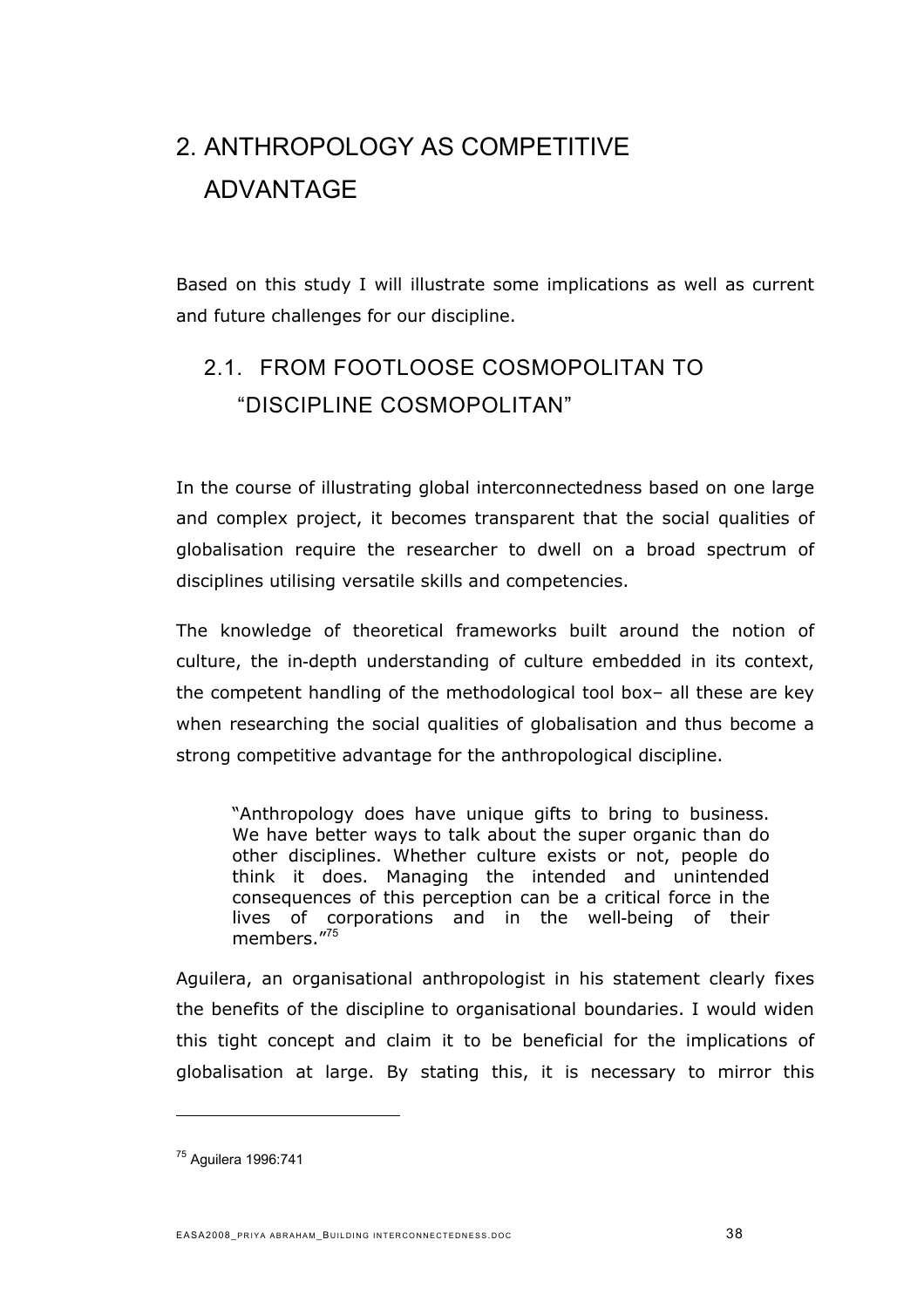broader perspective by not fixing and defending the boundaries of the discipline, but actively incorporating others, helpful and necessary for research. In the earlier case, this would be for example migration, finance, and management.

Regardless if researching a specific community or key aspects of globalisation the call goes for cross-fertilisation from different disciplines, beyond the social sciences. The interconnectedness displayed in the current piece of macroethnology needs to be mirrored in the discipline, apparently having an effect on necessary competencies and skills displayed by the discipline's representatives.

#### 2.2. A BIT MORF CUI TURF

Staying with business anthropology for a moment, it may be in line with the professional scope of anthropologists to work with clients into the direction of "culturing" the business, meaning to put a stronger emphasis on culture as such, in both within and beyond organisational boundaries.

Briefly summarising the earlier and more detailed elaboration of the research, there seem to be two rather contrasting ends of a dichotomy, that are a) culture as a functional instrument, also known as "Has" culture, usually prescribed by senior management, ideally designed for achieving better performance or b) culture as a root metaphor, also known as "Is"-culture, which based on interaction individuals bring into an organisation.

Moving from the end of functional instrument towards "more culture" will allow individuals and teams to build on their own cultural make-up<sup>[76](#page-38-0)</sup>. Only then, individuals can fully deploy their skills and competencies<sup>[77](#page-38-1)</sup>. In return, this provides the ground for enjoying diversity and herewith

<span id="page-38-0"></span><sup>76</sup> Hannerz 1996:58

<span id="page-38-1"></span> $77$  This presupposes that people are being treated equitably meaning recognising cultural variety. Whereas treating people equally means ignoring variety.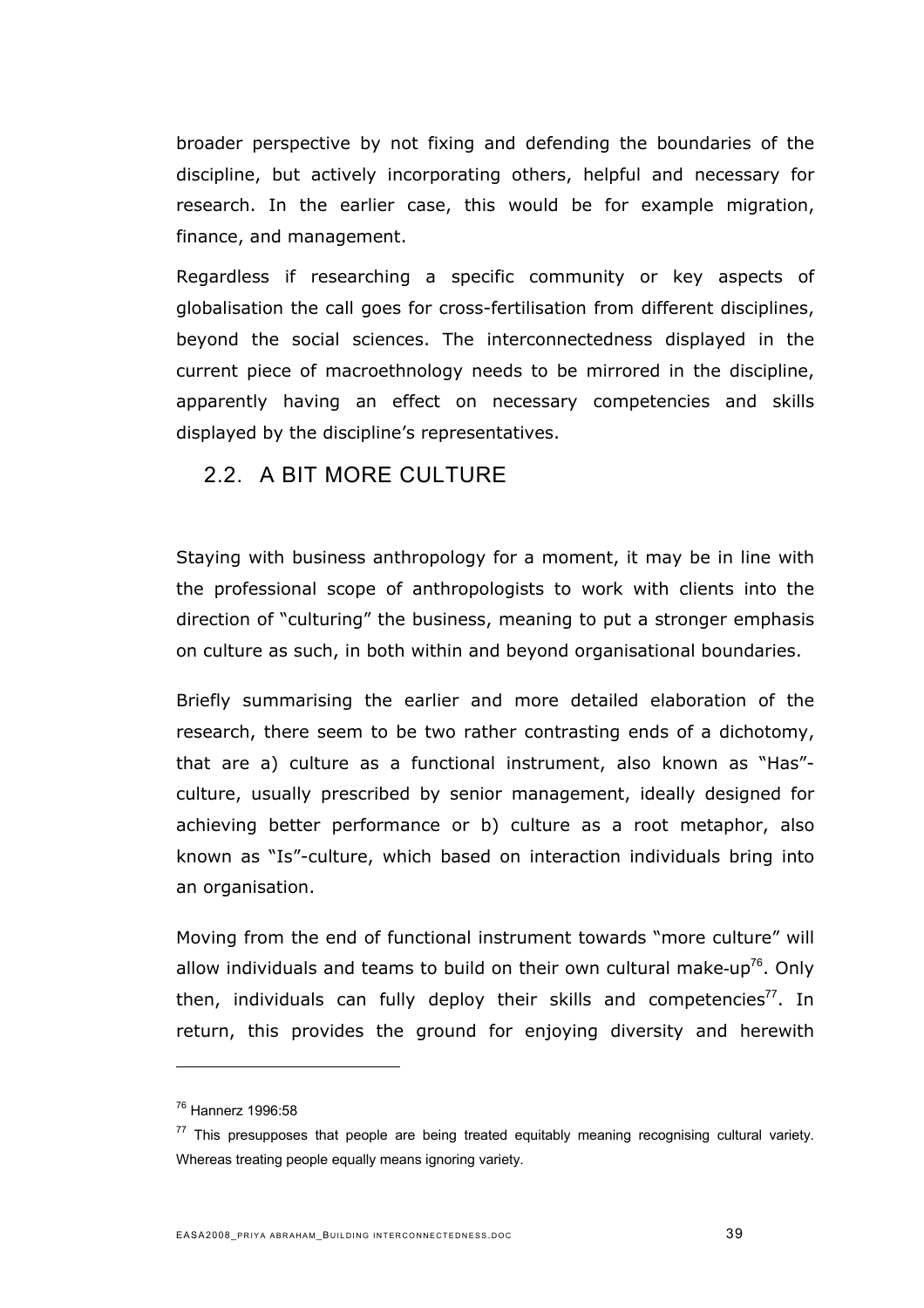developing coping strategies for new situations. Encounters in these diverse settings, most likely accompanied by some friction, will provoke new understanding, cultural approaches to synthesise.

"Because of our methods, theoretical constructs, and world view, I believe that we can help people make better decisions and create better business organizations. An anthropologically informed workforce will make better companies, but being allowed to teach them anthropology depends on the initial contributions we make in their language.<sup>[78](#page-39-0)"</sup>

These methods can be beneficial but tend to be time- and resourceconsuming. For this reason, it can be difficult for decision-makers to commit to using these methods and buying in more stakeholders. A clearly defined and spelled out cost-benefit analysis will help senior executives support initiatives.

### 2.2.1. CONTRIBUTION TO SOCIETY

Certainly, anthropology has made some important contributions to society. A wider audience can benefit from our contribution only when anthropology's expert knowledge is made available.

Qualitative research methods and specifically participant observation allow the researcher insights from within the context, which is an integral part of converting new tacit knowledge through shared experience<sup>[79](#page-39-1)</sup>.

Externalisation of tacit knowledge acquired by the means of the often time-consuming participant observation method is usually made explicit by publishing articles and books. Knowledge is crystallised, however seems to be presented within the context where it happens. Hardly ever, one will find a combination with other disciplines let aside the attempt to transfer findings to other parts of society in order to elicit some learning.

<span id="page-39-0"></span><sup>78</sup> Aguilera 1996:741

<span id="page-39-1"></span><sup>79</sup> Nonaka, Toyama, Konno in Little, Quintas, and Ray 2002:44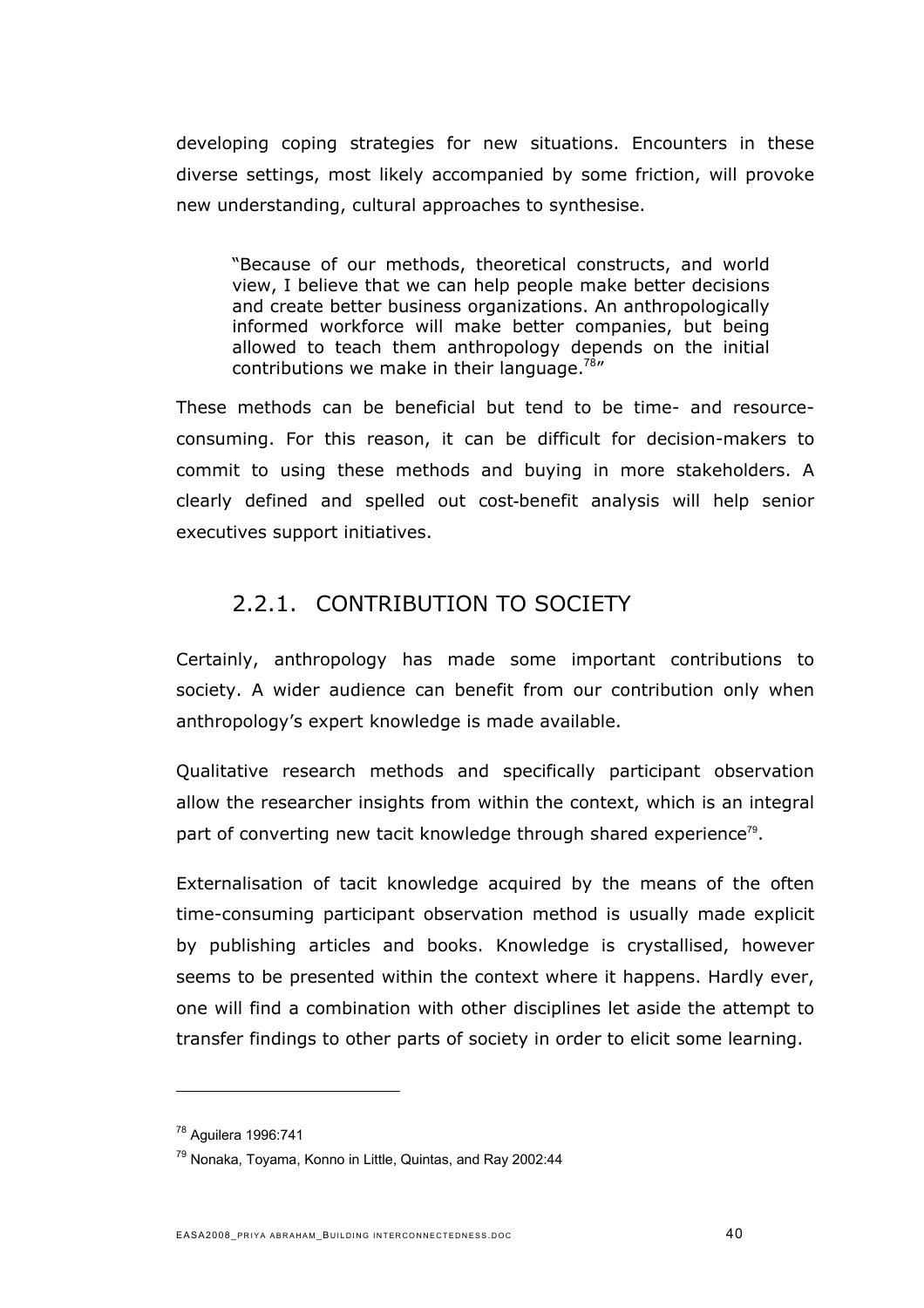Positioning the discipline to address a wider audience and thus, impacting societal decision-makers will require discipline representatives to package findings in a more customer-friendly way by simultaneously keeping up the academic standard and adhering to the discipline's inherent ethical guidelines.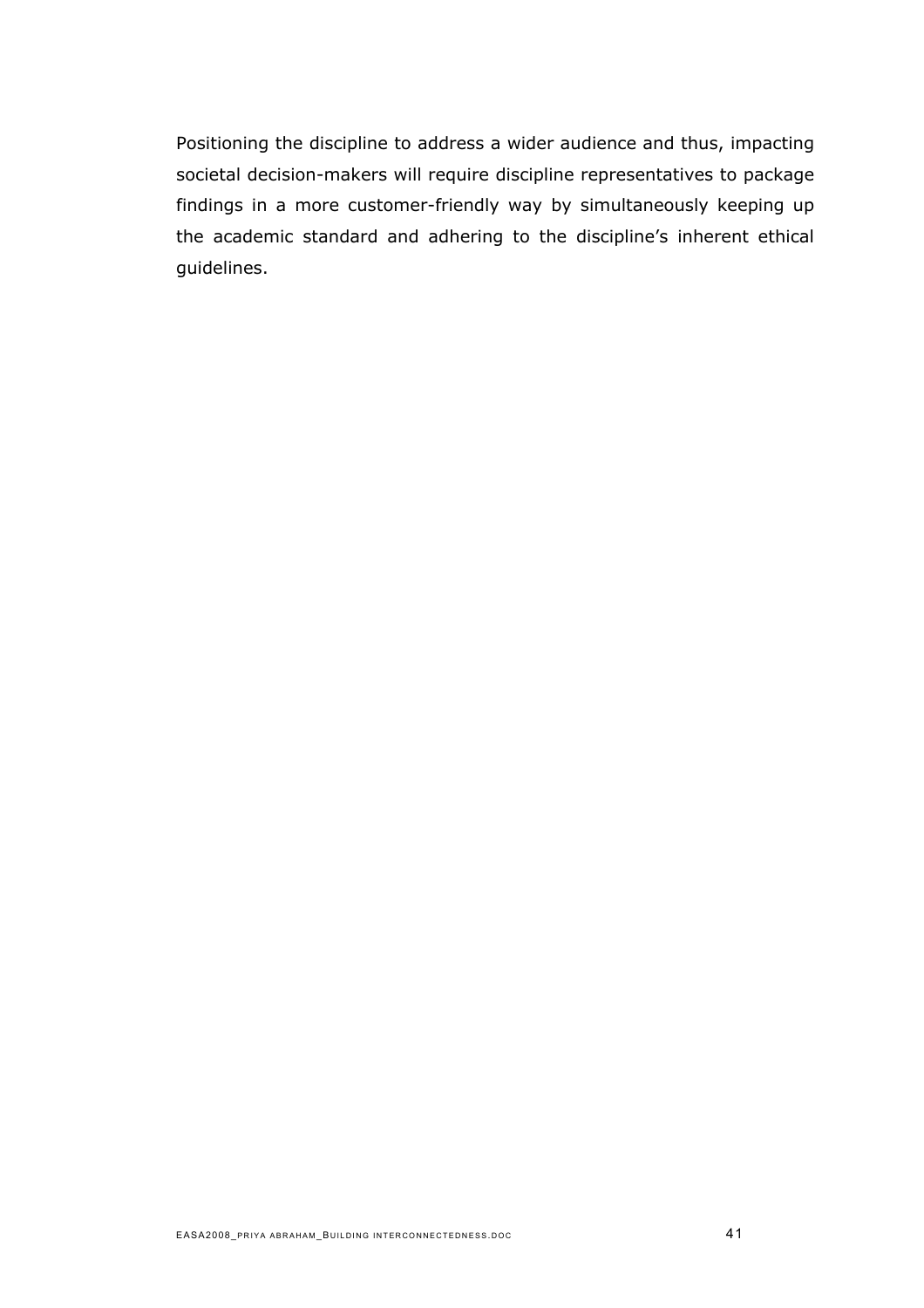### **BIBLIOGRAPHY**

#### **ALVESSON, Mats:**

**1993** *Cultural perspectives on Organizations.* Cambridge: Cambridge University Press.

#### **Aguilera, Francisco F.:**

**1996** *Is Anthropology Good for the Company*? In American Anthropologist, New Series, Vol. 98, No. 4. (Dec., 1996), pp. 735-742

#### **AMIN, Galal:**

**2003** *Whatever Else Happened to the Egyptians*. Cairo: The American University in Cairo Press.

#### **APPADURAI, Arjun:**

**1996** *Modernity at Large: Cultural Dimensions of Globalisation*. Minneapolis: Public Worlds, Volume 1.

#### **APPADURAI, Arjun (Ed.):**

**2001** *Globalisation*. Durham: Duke University Press.

#### **APPADURAI, Arjun:**

**2005** *Fear of Small Numbers. An Essay on the Geography of Anger*. Durham and London: Duke University Press.

#### **BATE, Paul:**

**1994** *Strategies for cultural change*. Oxford: Butterworth Heinemann.

#### **Bourdieu, Pierre:**

**1977** *Outline of a Theory of Practice*. Cambridge: Cambridge University Press.

#### **Czarniawska, Barbara**

**2007** *On Time, Space, and Action Nets*. In: Jimenez, Alberto Corzin (Ed.): *The Anthropology of Organisations.* p. 525–545. England: Ashgate.

#### **GARSTEN, Christina:**

**1991** *Outlining the organization – creating culture across boundaries.* In Zeitschrift fuer Ethnologie 116 (1991) 5 -24.

#### **HANNERZ, Ulf:**

**1996** *Transnational Connections: Culture, People, Places*. London: Routledge.